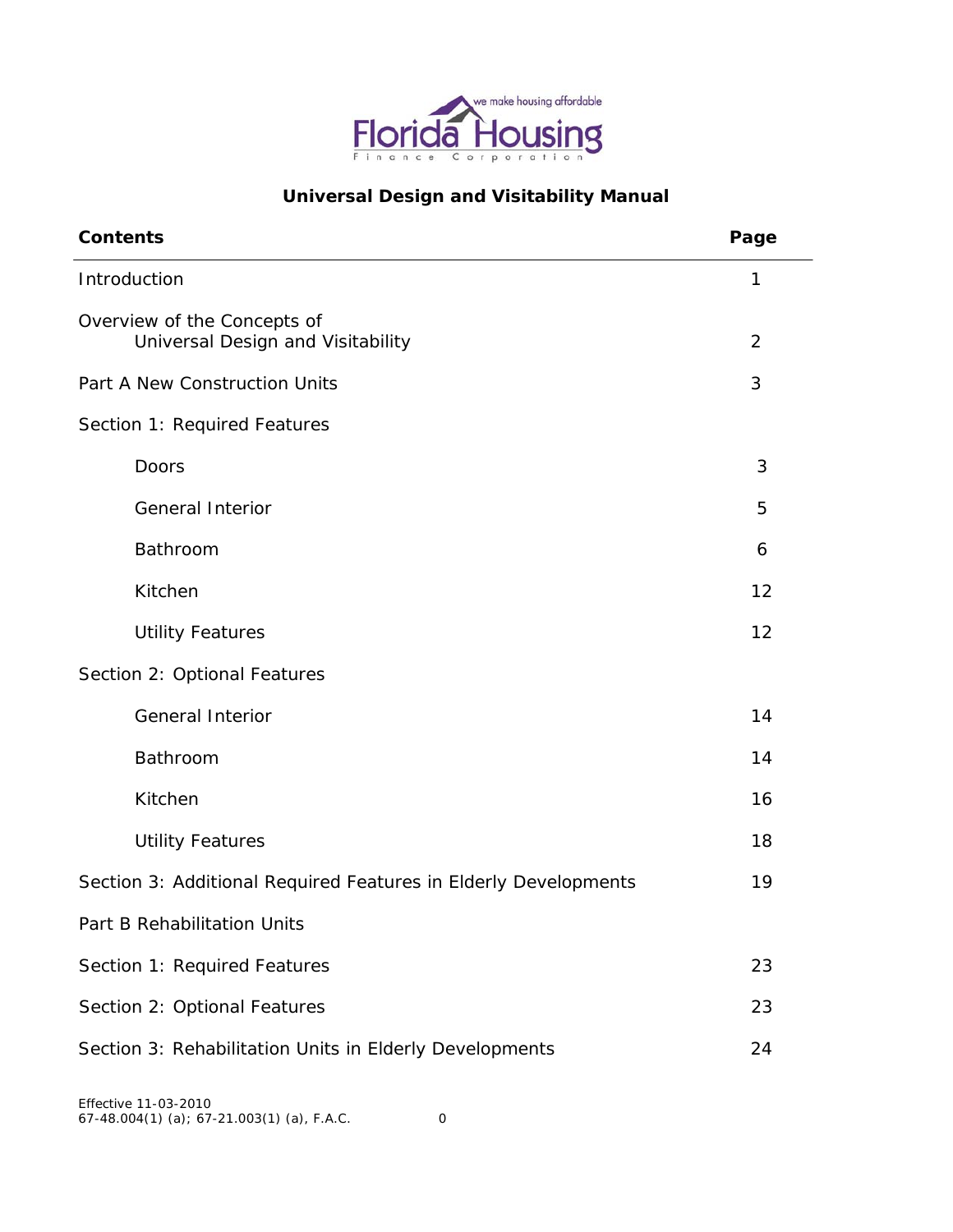

# **Universal Design and Visitability Manual**

## **Introduction**

This manual is intended to help Developers awarded financing in the Universal Application Cycle of the Florida Housing Finance Corporation to comply with the Universal Design and Visitability Features as required in Part III.B.2 of the Universal Application. It is also intended to help comply with the Optional Universal Design and Visitability Features in Part III.B.3 of the Universal Application.

The manual is divided into two parts. Part A addresses required Universal Design and Visitability features in all Developments that involve any New Construction units. Part A is divided into three sections:

- 1. Required Features in New Construction Units
- 2. Optional Features in New Construction Units
- 3. Additional Required Features in Elderly Developments

Part B addresses Florida Housing's approach to required Universal Design and Visitability features in all rehabilitation units. It is also divided into three sections:

- 1. Required Features in Rehabilitation Units
- 2. Optional Features in Rehabilitation Units
- 3. Required Features in Elderly Developments with Rehabilitation Units

## **Elderly Demographic**

Requirements for Developers choosing the Elderly Demographic are stated in Part III.D.1. of the Universal Application. Please note that the required Universal Design features as outlined in Part III.B.2. of the Universal Application shall be provided in Elderly Developments.

Part A, Section 3 of the Manual entitled "Additional Required Features in Elderly Developments" addresses the features that are in addition to the required features found at Part III.B.2. and are described in the Required Features section of this Manual.

Part B of the Manual is entitled "Rehabilitation Units." This will address rehabilitation features within each of the Development Categories in the Universal Application.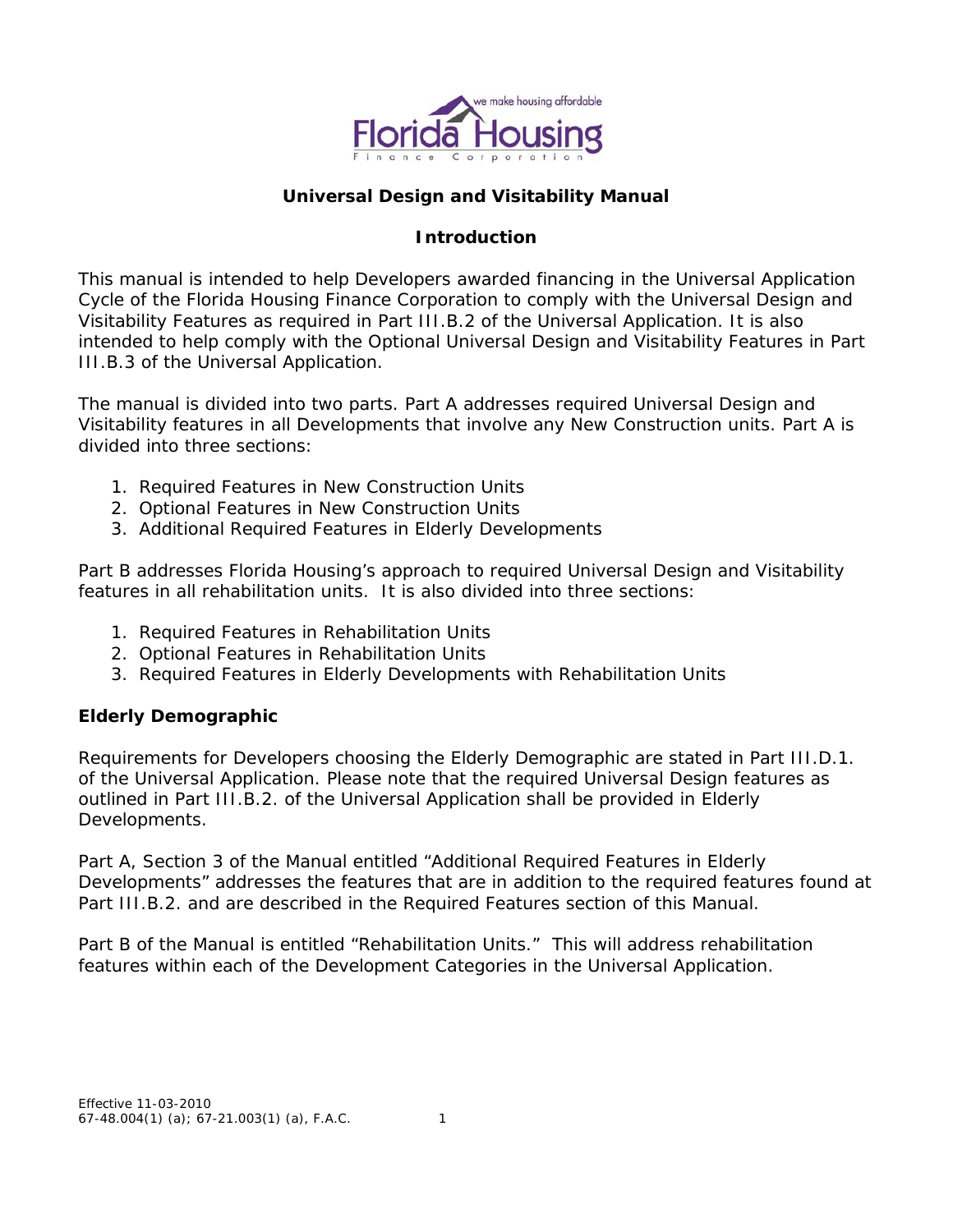# **Overview of the Concepts of Universal Design and Visitability**

#### Universal Design with Visitability Features

Universal Design is any component of a dwelling unit that can be used by everyone regardless of their level of ability. Universal features are generally standard building products or features that have been designed or placed differently and/or selected for ease of use or access. For example, standard electrical receptacles can be placed higher than usual above the floor, standard but wider doors can be selected, and steps at entrances can be eliminated to make housing more universally usable.

The approach of visitability incorporates some specific Universal Design (UD) features that allow mobility impaired or wheelchair-bound persons to safely and easily enter a dwelling unit, access and use one bathroom and visit the common spaces of the dwelling unit. However, UD is broader than visitability, encouraging housing designers to think of all of the types of people who may be residents throughout the life of the property, such as elderly or disabled people. UD allows current residents to remain in their homes as they age, or experience decreased mobility, rather than being forced to move as more features become necessary to maintain independence. If included during design and planning, these features are cost-efficient and provide advantages to non-disabled consumers as well.

## *The Universal Design approach is different from "accessible housing."*

While accessible or adaptable design requirements are aimed at benefiting only some people (those with mobility limitations), the universal design concept targets all people of all ages, sizes, and abilities. There are some features in Florida Housing's Required and Optional Universal Design and Visitability Features that will overlap with federal requirements. Nevertheless, Florida Housing's approach is to include these to achieve an overall goal of cohesive Universal Design and Visitability features in units funded with our programs. It will be noted with an asterisk (\*) after the feature when a required or optional feature is also required by federal Fair Housing Act or UFAS (Uniform Federal Accessibility Standards) or both.

**Note:** Florida Housing uses the term "accessible" as it is used in the federal Fair Housing Act guidelines. The guidelines state: "Accessible**,** when used with respect to the public and common use areas of a building containing covered multifamily dwellings, means that the public or common use areas of the building can be approached, entered, and used by individuals with physical handicaps."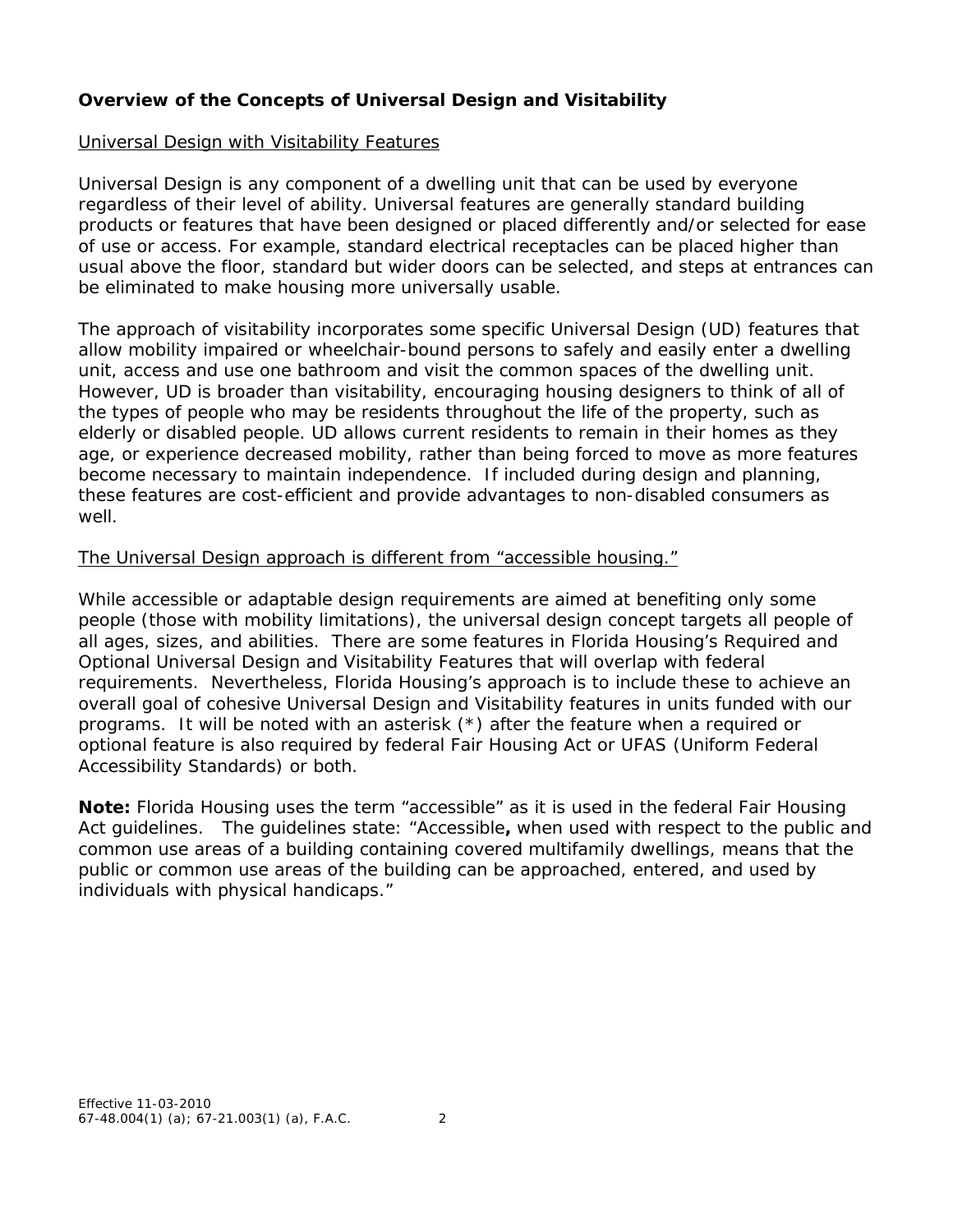### **Part A New Construction Units**

Developments that involve any New Construction units, regardless of which Development Category was selected at Part III.A.3 of the Universal Application, must include the required universal design features and visitability amenities in all of the New Construction units.

Development Categories (Part III.A.3 Universal Application) include:

- New Construction 50 percent or more of the units are new construction;
- Rehabilitation less than 50 percent of the units are new construction;
- Acquisition and Rehabilitation acquisition plus less than 50 percent of the units are new construction;
- Preservation less than 50 percent of the units are new construction;
- Acquisition and Preservation acquisition plus less than 50 percent of the units are new construction;
- Redevelopment 50 percent or more of the units are new construction;
- Acquisition and Redevelopment -acquisition plus 50 percent or more of the units are new construction;

For further definitions, see Rule 67-48.002 and/or 67-21.002, F.A.C.

### **Section 1: Required Features**

### **Primary Entry Door**

*Feature: Primary entrance doorway shall provide a clear opening not less than 32 inches. \**

Primary entry door is the door that residents use to enter the dwelling unit. Primary entry door may open from a corridor or lobby or can be a private individual entry door accessed directly from the outside.

Aspects that reduce the required passage width of the door must be addressed. These factors are the installation of the hinges, the door standing in the doorway, the casing of the door, including door jambs and stops. These aspects must be adjusted to provide the necessary minimum clear width of 32 inches for the doorway.

*Feature: Primary entrance door shall have a threshold with no more than a ½-inch rise.\**

If the primary entry door to a dwelling unit has direct exterior access, the landing surface outside the door must be no more than ½-inch below the interior floor of the dwelling unit. However, to prevent water damage, a threshold that uses a maximum of 1/4-inch on the inside and drops ¾-inch at a slope of 1:2 inches at the exterior may be provided.

*Feature: Lever-action handles on primary entrance door. \** 

The primary entrance door must have a door handle lever designed for use by individuals with grasping, fine motor or upper extremity disabilities. Lever handles must be on the outside and inside of the door.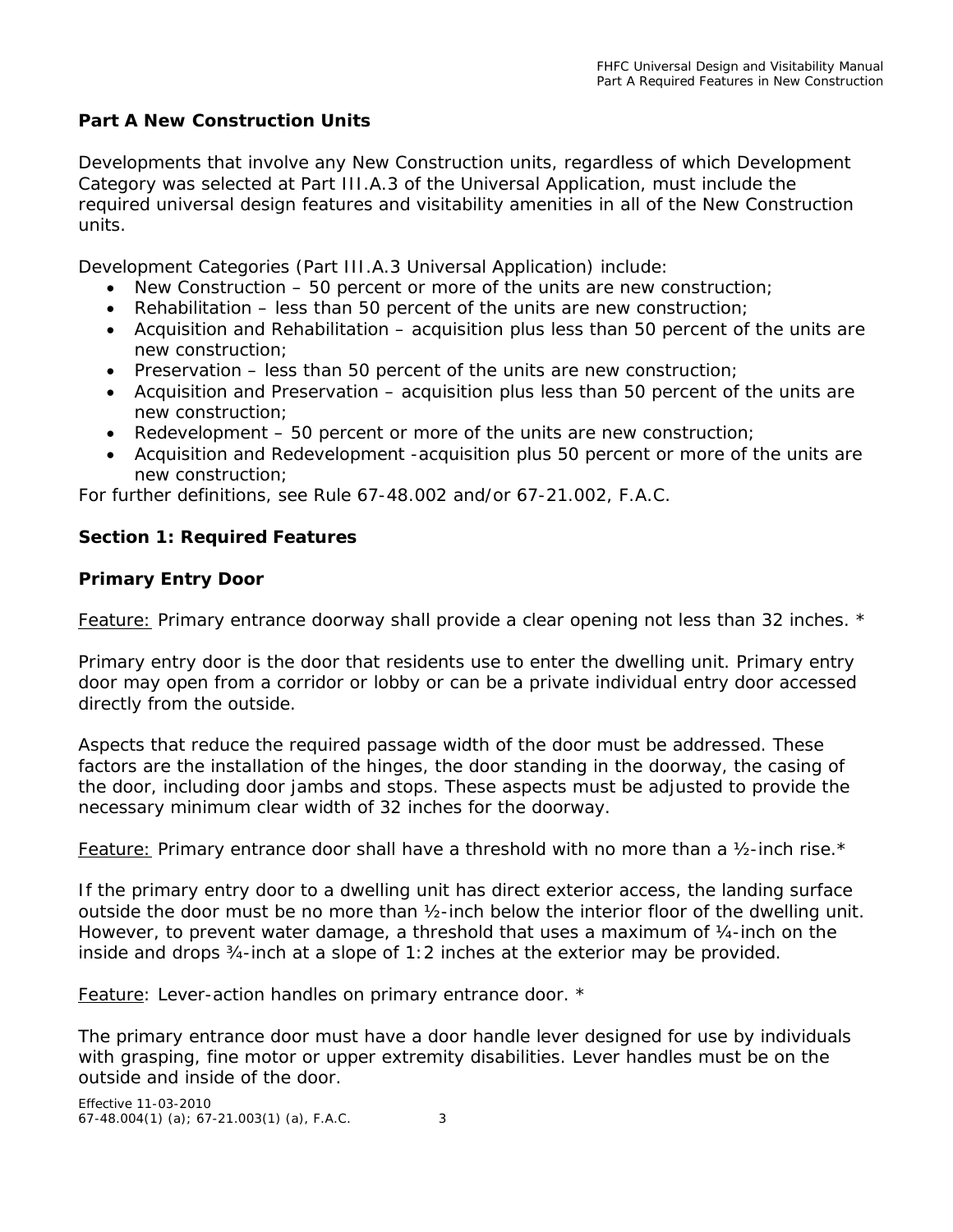#### **Interior Doorways**

#### *Feature: Interior doorways shall provide a clear opening of not less than 32 inches.\**

Interior Doors are doors within the dwelling unit intended for user passage and thus must be usable in terms of clear opening width. This includes all secondary exterior doors at dwelling units that open onto private decks, balconies, and patios. Sliding glass doors that are used as secondary exterior doors must have a 32-inch clear opening. The door assembly for a standard 6-foot sliding glass door must yield a 32-inch clear opening. French doors or other double-leaf doors must provide a 32-inch clear opening.

The wall thickness of all cased openings of interior doorways must be no greater than 24 inches for the width of the doorway or passage to attain the minimum of 32 inches. Cased opening is all trim used around doors to cover the gap that exists between the jambs and the walls.

Included in the requirement for interior doors also are doors between rooms, doors into walk-in closets, doors into utility/storage rooms included within the unit, and rooms within the unit that contain washers and dryers. Small closets, such as linen closets, are not required to have the 32-inch clear opening. Also not included are doors to small mechanical closets dedicated to hot water heaters and furnaces and air conditioners.

### *Feature: Clear floor space of 18 inches beside the door shall be required to provide space to move out of the way of the door's swing when pulling it open. \**

Front approaches to pull side of swinging doors shall have maneuvering space that extends 18 inches minimum beyond the latch side of the door and 60 inches minimum perpendicular to the doorway.

*Feature: Flush thresholds at all interior doorways. \**

Within the interior of the dwelling unit, thresholds shall not be used, or they should be thin and installed flush with the flooring surface.

When a secondary exterior door exits onto decks, patios, or balcony surfaces constructed of impervious materials, such as concrete or asphalt, the accessible route may be interrupted. In this case, the outside landing surface may be dropped a maximum of 4 inches below the floor level of the interior of the dwelling unit to prevent water infiltration at door sills, as allowed in the Fair Housing Act Guidelines.

If the exterior surface is constructed of pervious material, such as a wood deck that will drain adequately, that surface must be maintained to within ½-inch of the interior floor level.

Thresholds at doorways of exterior sliding doors shall not exceed ½-inch in height.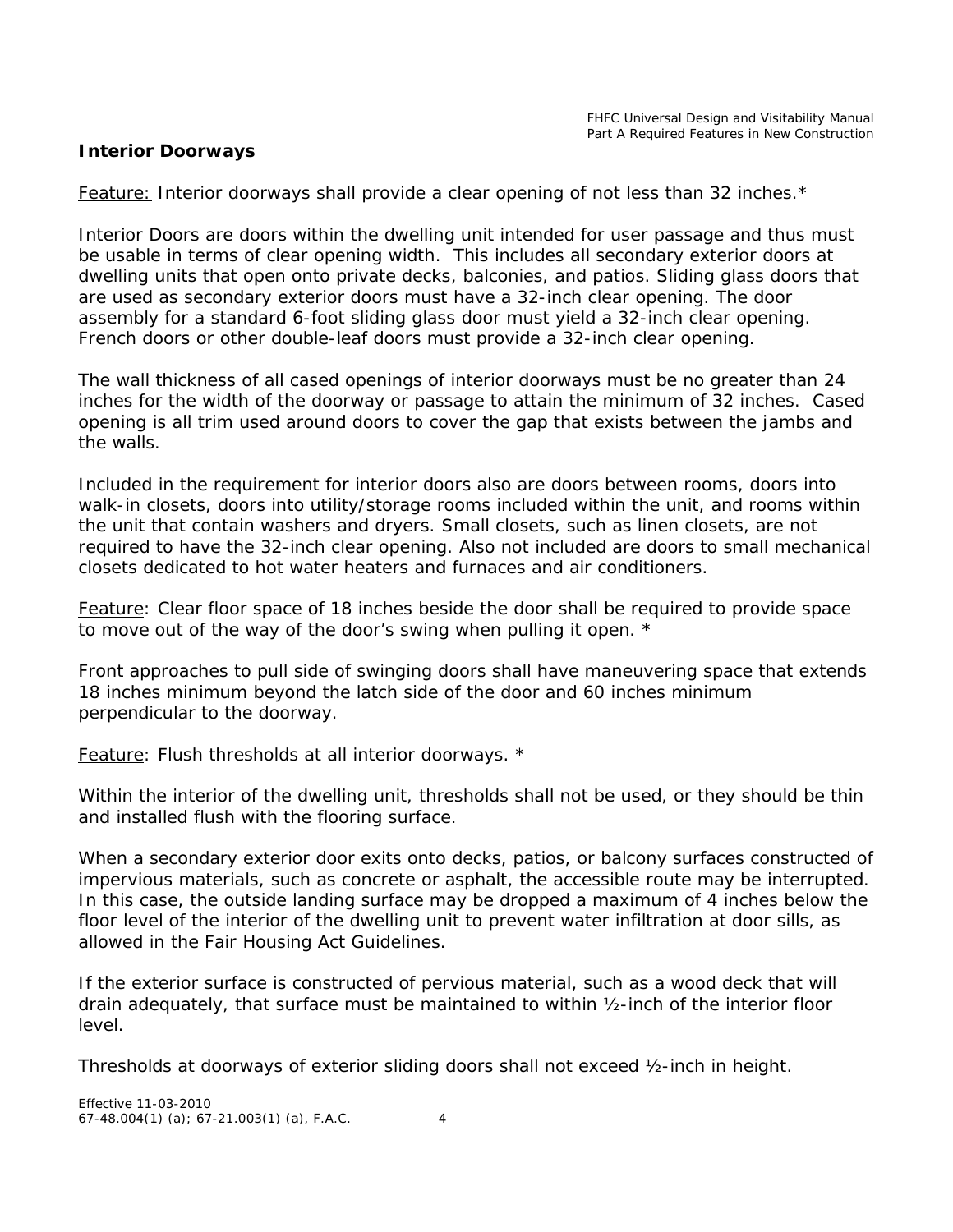When measuring the distance between the floor inside and the outside surface, the interior floor level must be calculated from the finished floor and not from the subfloor. If carpet is to be installed, the measurement should be calculated with a fully compressed carpet and, if present, the pad.

#### *Feature: Lever-action handles on all interior doors. \**

All interior doors in dwelling unit must have a door handle lever designed for use by individuals with grasping, fine motor or upper extremity disabilities. Lever handles must be on both sides of the door.

## **General Interior Features within Dwelling Unit**

*Feature: All hallways shall be at least 36 inches wide.\**

Hall widths must be at least 36 inches wide to allow a person to make a 90-degree turn into or out of a 32 inch door opening. Throughout the unit, the route must be 36 inches or wider, except as it passes through the interior passage doors, where it may be reduced to 32 inches clear width.

*Feature: Carpeting and/or non-skid flooring are required in all living areas, including entrance foyer. Carpeting shall be low-pile or tight-napped. Tile, hardwood, or laminate flooring shall be non-skid and non-glossy. \**

If carpet or carpet tile is used on a floor surface, then it shall be securely attached. When both carpet and padding are used, there shall be no movement or minimum movement between the floor and the pad and the pad and the carpet.

Carpet shall have a level loop, textured loop, level cut pile, or level cut/uncut pile texture. The maximum pile height shall be ½-inch. Exposed edges of carpet shall be fastened to floor surfaces and have trim along the entire length of the exposed edge. Carpet edge trim shall comply with floor level requirements.

Tile, hardwood, or laminate flooring surface materials shall be specified by the manufacturer to be slip-resistant.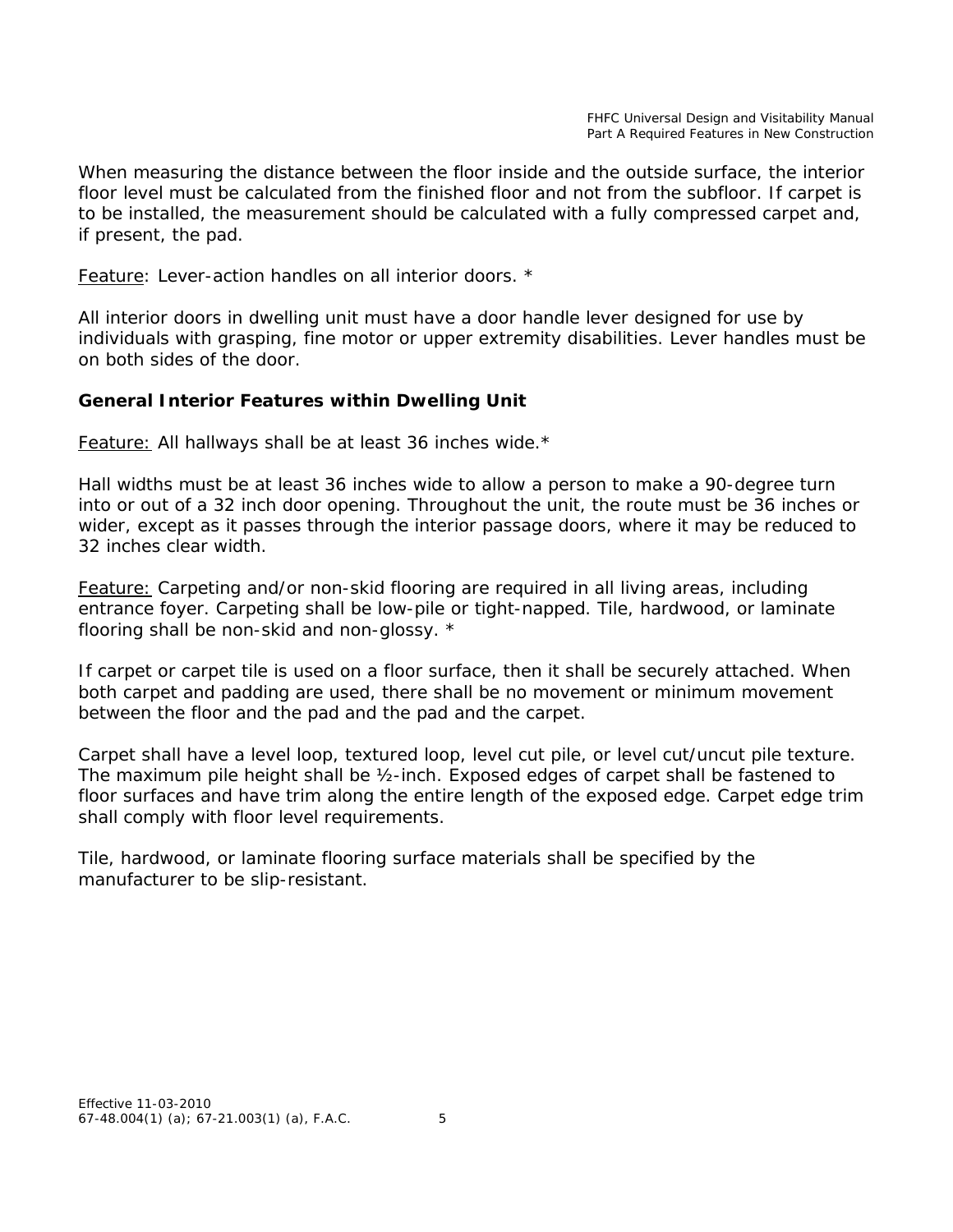### **Bathroom**

At least one bathroom must provide enough maneuvering space so that a person who uses a wheelchair or other mobility aid can enter, close and reopen the door, use the fixtures and exit. This is a requirement in the Fair Housing Act, and those guidelines provide examples of bathrooms that provide enough square footage to meet those requirements. These examples feature typical bathroom designs and range from 37 to 48 square feet.

*Feature: There shall be at least one bathroom on an accessible level of the unit with clear floor space at toilet of at least 48 inches x 56 inches. A minimum of 30 inches x 48 inches of clear floor space outside swing of door shall be provided.\** 

*Feature: The bathroom on an accessible level of the unit shall have clear floor space at sink of at least 30 x 48 inches. Sink and vanity cabinet must permit clear floor space. \**

Doors may swing into the clear floor space at the bathroom fixtures, provided there is space to position a wheelchair outside the swing of the door so it can be closed. If in-swinging doors obstruct a bathroom fixture, it is possible to use offset hinges, swing the door out, or hinge door on opposite jamb. Swinging a door out of the room is a desirable Universal Design feature because it would prevent an incapacitated person from blocking the door from opening when a rescue is necessary. Please note that in bathrooms where the door swings out of the room, all the clear floor spaces at fixtures still must be provided. The user must be able to reopen the door to exit as well.

#### *Clear Floor Space at Toilets*

Clear floor space must be maintained around a toilet fixture depending upon the direction of the approach, either front or side, to allow ease of use by persons using wheelchairs. Unobstructed clear floor space is necessary to allow the wheelchair user to approach the toilet and transfer onto the fixture. Clear floor space for maneuvering space at toilet shall be at least 48 inches x 56 inches. See Figures 1 and Figure 2.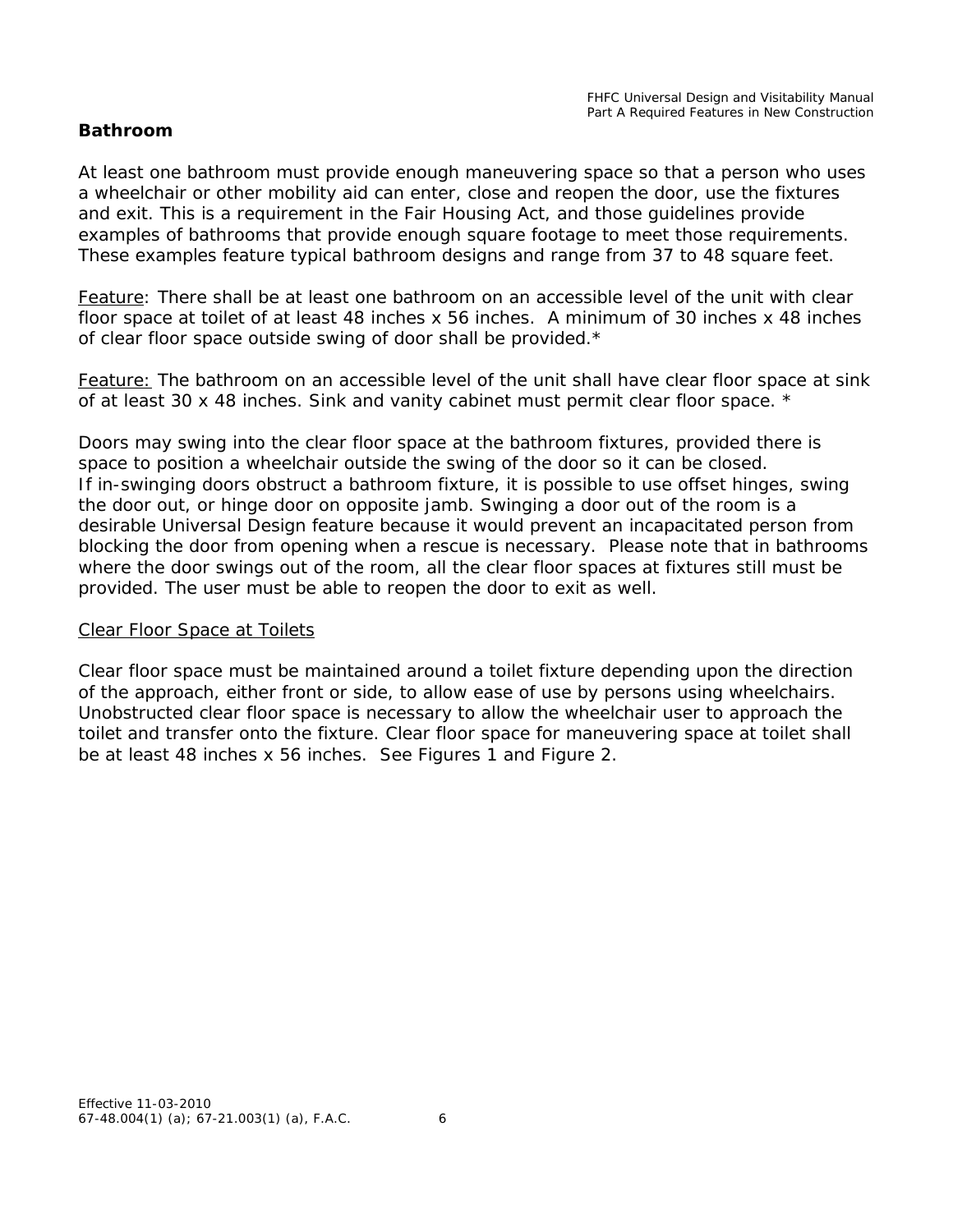#### Figure 1 and Figure 2– Clear Floor Space at Toilets

In Figure 1 below, the thick black arrow pointing in toward the clear floor space is indicating the direction to the toilet by a person using a wheelchair. The required clear space of 48" x 56" space is the minimum space in which a person using a wheelchair will be able to get close enough to make a side or perpendicular approach to the toilet. The 56 inch dimension may allow some users to angle their wheelchair slightly to execute a safe transfer onto the toilet. The primary approach that can be executed in a 48 inches x 56 inches clear floor space is perpendicular, as shown in Figure 2.



Centerline of toilet shall be 18 inches from sidewall. This dimension is consistent with the requirement that 18 inches be provided from the centerline of the toilet to the wall when that wall is to be equipped with a grab bar.

#### *Clear Floor Space at Bathroom Sinks*

A 30-inch x 48-inch clear floor space is required at the sink so a person who uses a wheelchair can get close enough to the basin and controls to use the fixture. When knee space is not provided for a forward approach, this 30-inch x 48-inch clear floor space must

Effective 11-03-2010 67-48.004(1) (a); 67-21.003(1) (a), F.A.C. 7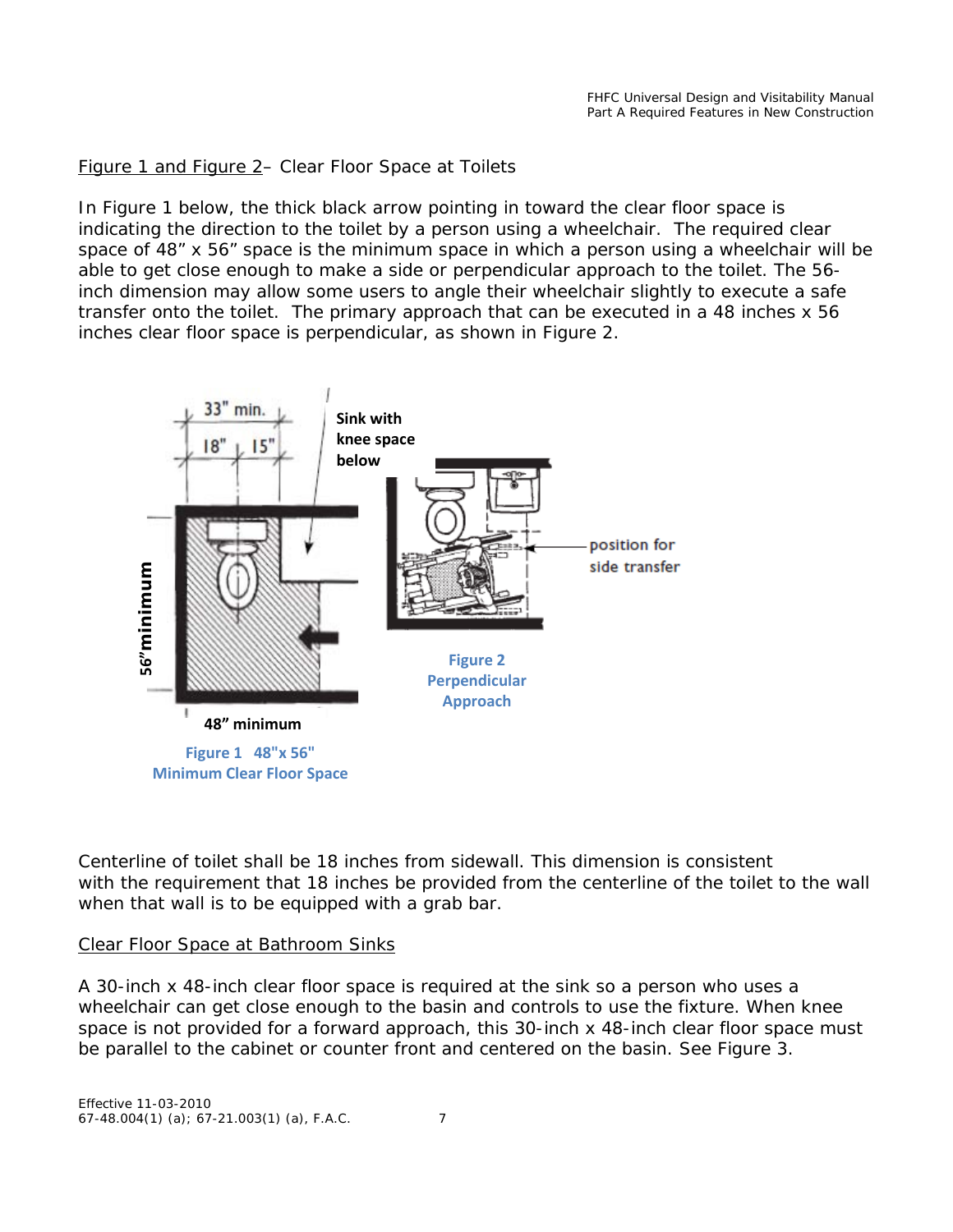FHFC Universal Design and Visitability Manual Part A Required Features in New Construction



To economize on floor space the basin may be offset so the length of the countertop may be less than 48 inches. In 36-inch wide countertops, the basin may be offset provided it remains centered on the required 48-inch long clear floor space. See Figure 4.



**Figure 4 Use of Offset Basin to Reduce Length of Sink Countertop**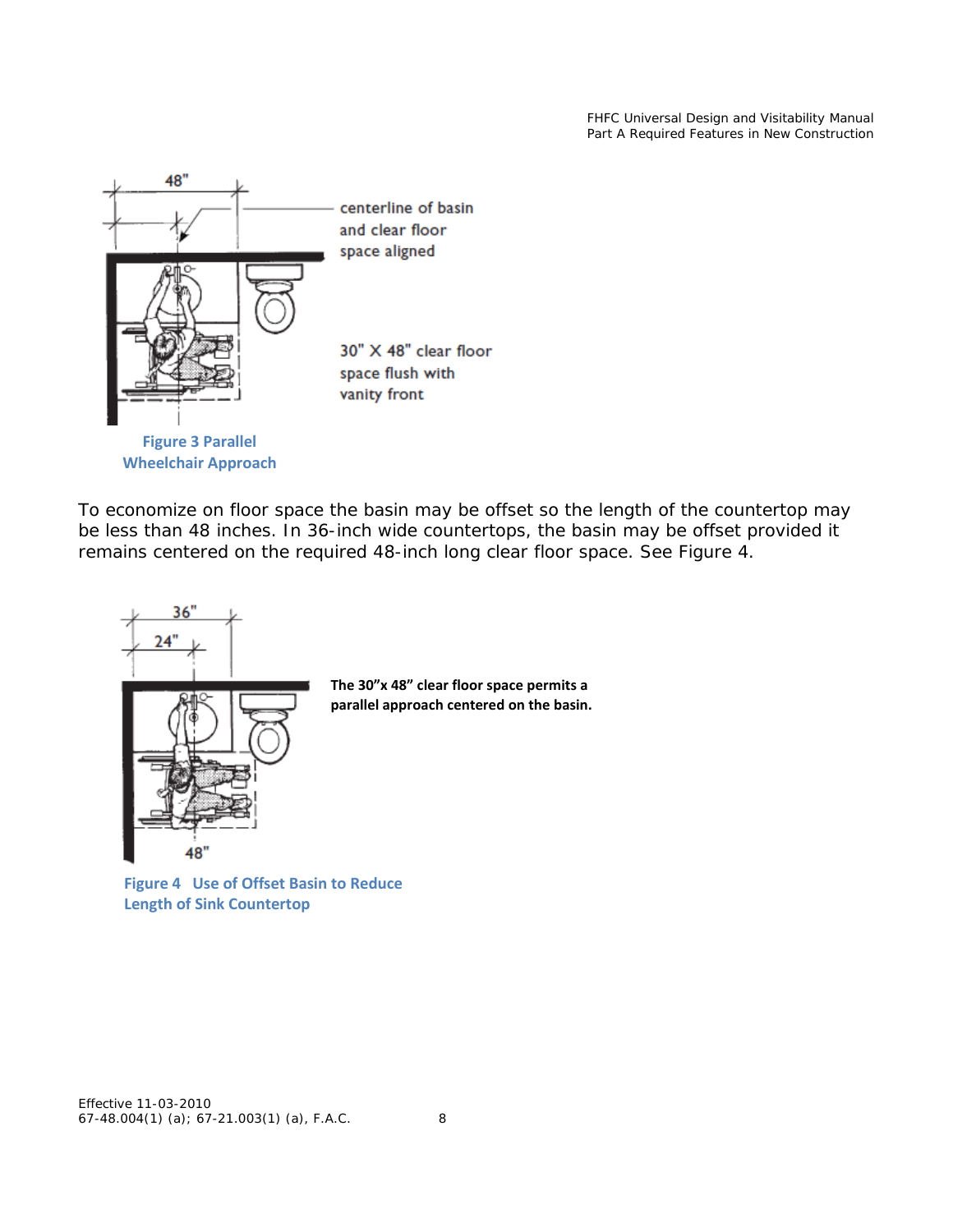If a sink must be installed where space does not permit a close parallel approach with the 30-inch x 48-inch clear floor space centered on the basin, the centerline of the basin must be at least 15 inches from an adjoining wall or fixture. It must have knee space at least 30 inches wide to allow a user to execute a forward approach into clear floor space beneath the fixture. See Figure 5.



#### **Figure 5 Knee Space Must Be Provided Because Clear Floor Space Cannot Be Centered**

Sink and vanity cabinet must permit clear floor space. The required clear floor space may be achieved with a removable base cabinet. If a removable base cabinet is used, the finishes on the floor and walls in the knee space must be installed during initial construction so no additional finish work is required when the cabinet is removed.

There shall be no sharp or abrasive surfaces under sinks. Hot water and drain pipes under sinks shall be insulated or otherwise covered.

## Grab Bars

*Feature: Reinforced walls for future installation of horizontal grab bars around toilets, tub/shower units, and showers*.\*

## *Reinforcing for Grab Bars at Toilets*

Reinforcing at toilets should be long and wide enough so sufficient solid material is available to mount grab bars of differing lengths, mounting configurations, and designs. Fair Housing Act Guidelines specify that reinforcing should be at least six inches wide by 24 inches long, with longer reinforcing at 42 inches being preferred.

The leading edge of the reinforcing beside the toilet should be positioned at least 36 inches from the back wall to accommodate a bar that is a minimum of 24 inches long. If the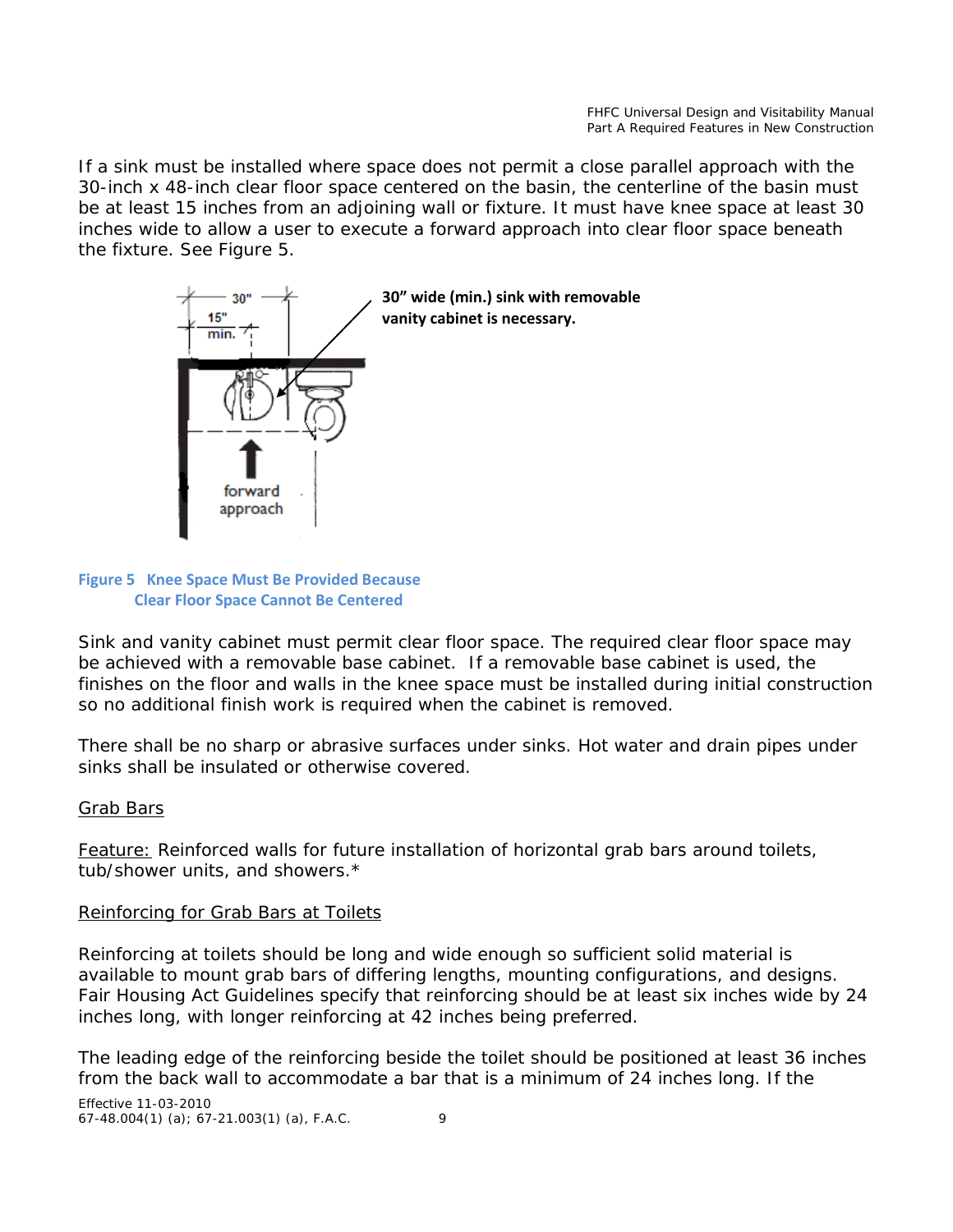reinforcing starts 6 inches from the back wall then the 24 inches of reinforcing should be increased to 30 inches minimum. Whenever a toilet is next to a wall that allows for a longer area of reinforcing (42 inches is preferred), the longer area should be reinforced.

Toilets positioned beside a wall offer the highest degree of safe use since a grab bar can be mounted to the side of the toilet. The measurement from the centerline of the toilet to the wall must be 18 inches to accommodate a grab bar and the shoulders of a person seated on the toilet. See Figure 6.



**Figure 6 Toilet Placement at Adjoining Walls and Fixtures**

In small bathrooms where the door is located in the side wall immediately adjacent to the toilet, reinforcing shall be at least 24 inches long. See Figure 7.



**Figure 7 Reinforcing beside Toilet Shorter Because Door is Located on Same Wall**

Effective 11-03-2010 67-48.004(1) (a); 67-21.003(1) (a), F.A.C. 10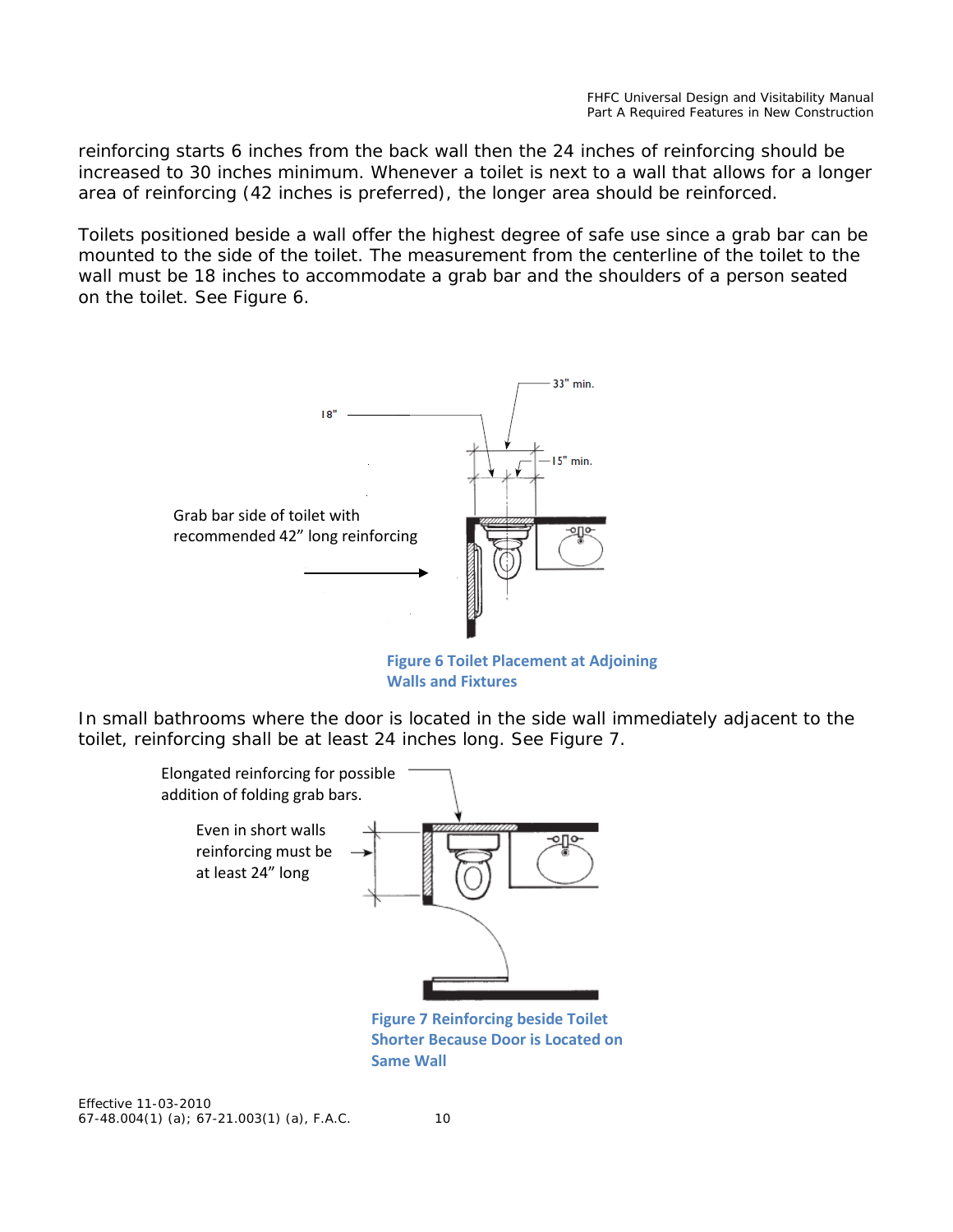### *Reinforcing for Grab Bars at Tub/Shower Units*

Areas should be reinforced at the head and foot of tub, and on the long wall, to provide full support for mounting plates and horizontal bars. Reinforcing should be placed at the foot (control end) of the tub at the position of 33" above the finished room floor. The back (long) wall shall have a reinforced area that will support a grab bar of a minimum 24 inches in length located 12 inches maximum from the foot of the tub and 24 inches (maximum from the head of the tub. See Figure 8.



#### *Faucets*

*Feature: Lever handles on all faucets. All faucets must have anti-scald feature.*

Sink, bathtub, and tub/shower controls shall be either single faucet or double faucet levers that do not require a strong grip to operate.

#### *Anti-scald features*

Sink, bathtub, and tub/shower combinations shall have balanced-pressure, thermostatic or combination balanced-pressure/thermostatic valves that conform to the requirements of Standard ASSE 1016 (American Society of Sanitary Engineering) and shall be installed at the point of use. Shower and tub-shower combination valves required by this section shall be equipped with a means to limit the maximum setting of the valve to 120°F (49°C), which shall be field adjusted in accordance with the manufacturer's instructions. In-line thermostatic valves shall not be utilized for compliance with this section. This is in accordance with Florida Building Code, Section 424.3.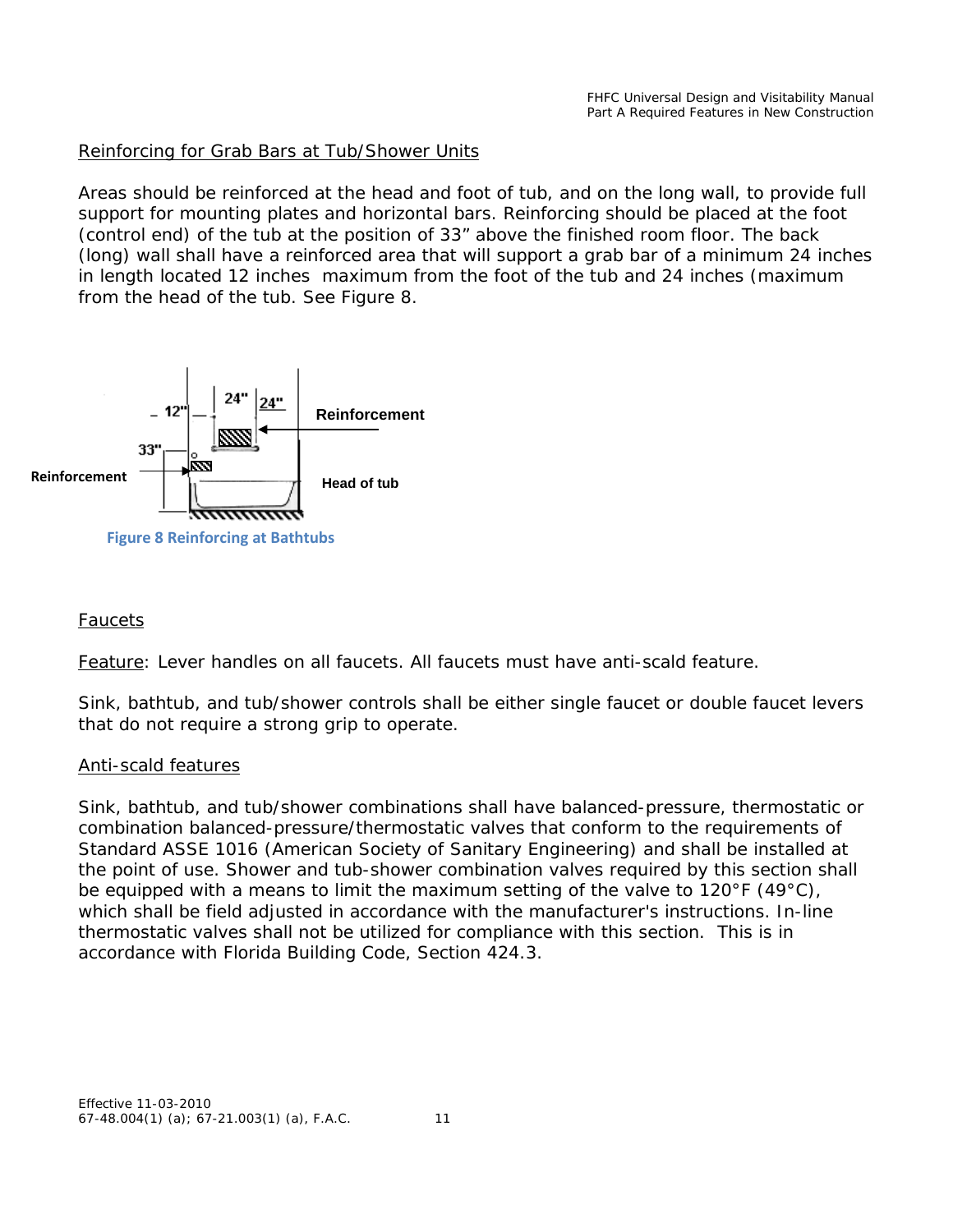### **Kitchen**

*Feature: Lever handles on all faucets. All faucets must have anti-scald feature.*

Kitchen sink faucets shall be either single faucet or double faucet levers that do not require a strong grip to operate.

#### *Anti-scald features*

Sink faucets in the kitchen shall have balanced-pressure, thermostatic or combination balanced-pressure/thermostatic valves that conform to the requirements of Standard ASSE 1016 (American Society of Sanitary Engineering) and shall be installed at the point of use. Kitchen faucet valves required by this section shall be equipped with a means to limit the maximum setting of the valve to 120°F (49°C), which shall be field adjusted in accordance with the manufacturer's instructions. In-line thermostatic valves shall not be utilized for compliance with this section. This is in accordance with Florida Building Code, Section 424.3.

## **Utility Features**

*Feature: Mid-point on light, fan switch plates, and thermostats shall be not more than 48 inches above finished floor level.\**

The required measurement of 48" is based on the Fair Housing Act guidelines for the reach ranges of seated people. There must be a clear floor space of 30 inches x 48 inches perpendicular to the wall, adjoining a 36-inch wide accessible route to allow a forward or parallel approach by a person using a wheelchair to operate controls.

Thermostats and other controls that must be read shall be mounted at or lower than 48 inches above the finished floor level to ensure that a person in a wheelchair will be able to see the controls.

*Feature: Switches for lights and fans shall be toggle, rocker, and/or touch-sensitive.* 

Toggle switches, rocker switches, and touch sensitive switches that require little force and do not require gripping, twisting or fine finger dexterity shall be provided.

*Feature: Mid-point on electrical outlets, phone jacks, and data ports shall be located no less than 18 inches above finished floor level with exception of those electrical outlets, phone jacks and data points around cabinetry and electrical outlets for major appliances such as stoves, refrigerators, and washers and dryers.*

The required mid-point measurement of 18 inches allows an elderly person or a person in a wheelchair to easily reach the outlet to plug or unplug a device.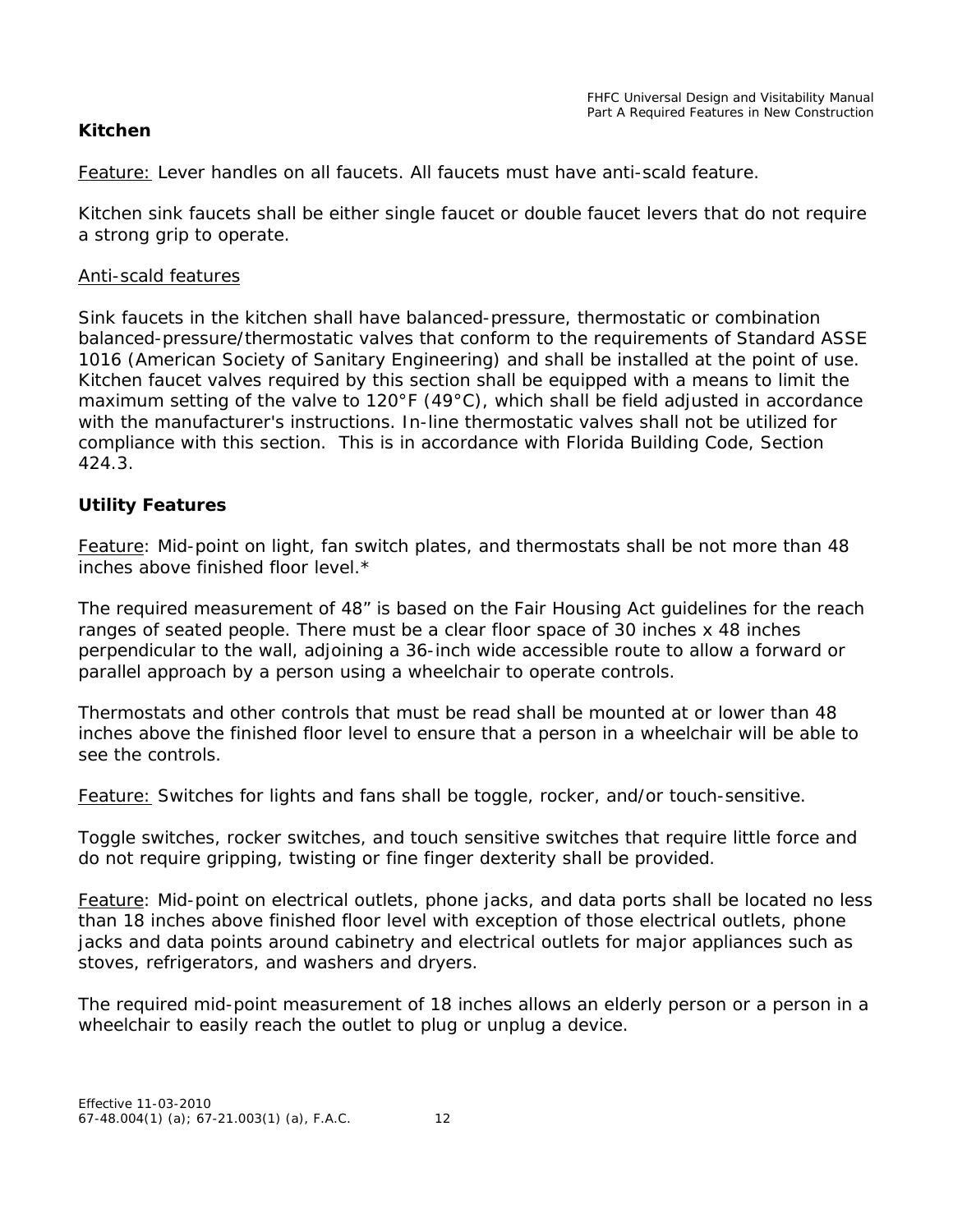*Feature: There shall be at least one four-plex electrical outlets in all bedrooms for electrical equipment such as computers, printers, radios and medical/personal care equipment.*

*Feature: Electrically-wired door bell accessible to a seated person at the entrance of unit, not more than 48" from finished floor of primary entry door.* 

The required measurement of 48" is based on the Fair Housing Act guidelines for the reach ranges of seated people. There must be a clear floor space of 30 inches x 48 inches perpendicular to the wall, adjoining a 36-inch wide accessible route to allow a forward or parallel approach by a person using a wheelchair to operate the door bell.

#### *Feature: Lighting inside and outside of primary entrance door.*

Lighting inside and outside of primary entry door is required. The lighting shall illuminate the lockset and handles of primary entry door and be of a general illumination that provides for seeing visitors at night.

*Feature: All living spaces, including hallways, within the unit shall be equipped with overhead lighting operated by a wall switch.*

Living space in a dwelling unit is determined to be the habitable space for living, sleeping, eating, or cooking. These spaces within the unit shall have overhead lighting. Habitable space does not include bathrooms, toilet rooms, closets, storage or utility spaces and similar areas.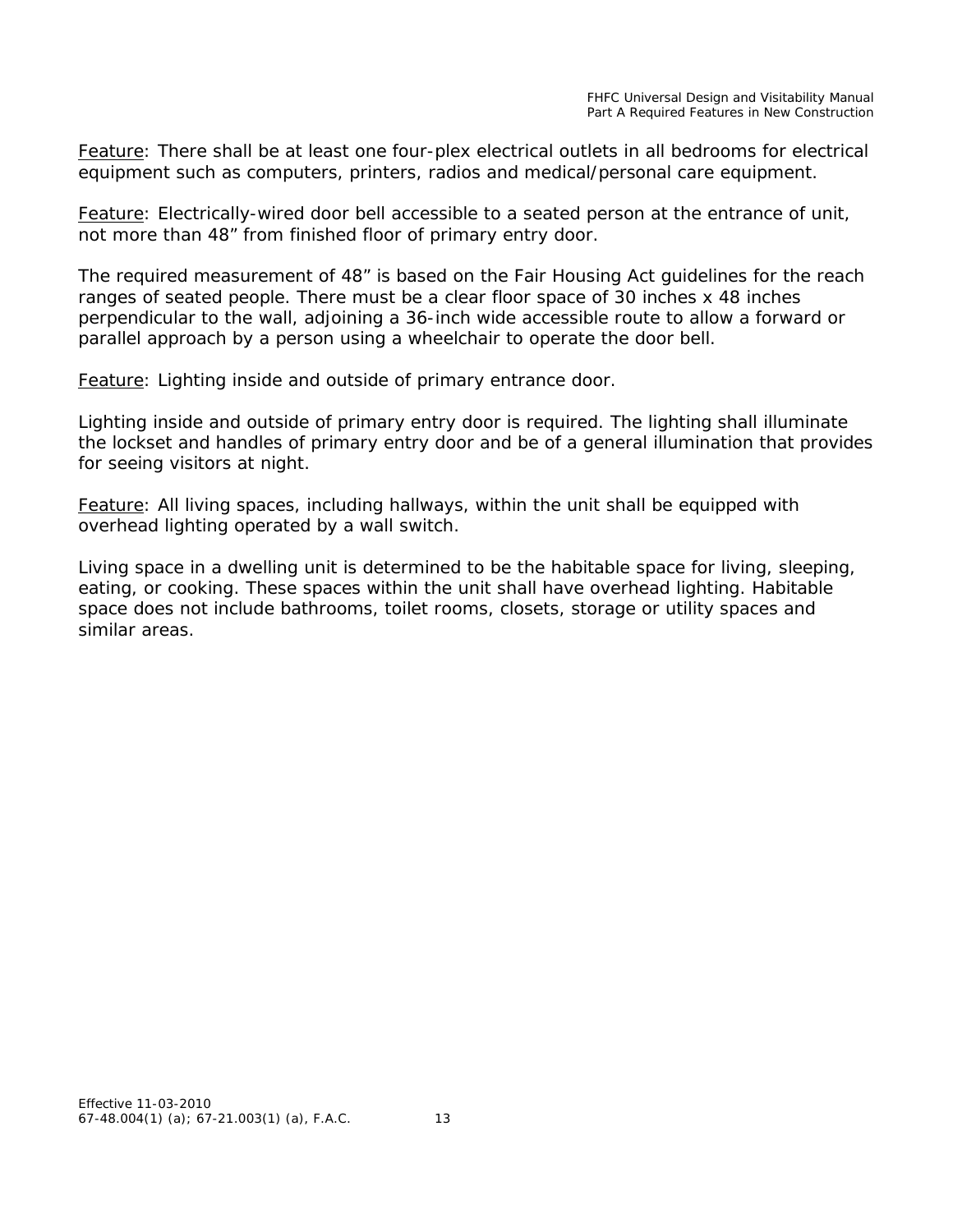## **Section 2: Optional Features in New Construction Units**

The Optional Features are a list of features that can be chosen to achieve scoring points in Florida Housing's Universal Application. To be eligible for scoring points, **all** items on this list shall be included in at least 15 percent of New Construction units. Developers will not be allowed to choose individual items from the list. The inclusion of these features in at least 15 percent of units is in addition to the federal requirement that five percent of all units be fully handicapped accessible. The features on this list are in addition to Florida Housing's Required Universal Design and Visitability Features. These must be provided in at least 15 percent of the New Construction units regardless of the Development Category selected at Part III.A.3 of the Universal Application.

# **General Interior Features within Dwelling Unit**

## *Feature: Hallways shall be at least 40" wide.*

Hallways shall be a minimum clear width of 40 inches, except through doorways, which shall have a minimum of 32 inches clear width.

*Feature: Turning space in living room and one bedroom shall be at least 60 inches in diameter. (5 feet)* 

There shall be a minimum of 60 inches diameter of unobstructed space in living room and one bedroom in order to provide adequate maneuvering and turning space for a person using a wheelchair or walker.

## **Bathroom**

*Feature: If the accessible bathroom has a bathtub/shower combination, clear floor space of at least 30 x 48 inches shall be provided.\**

The following comments address fixtures that are a combination of bathtub and shower. It does not cover showers that are separate bathing fixtures.

Clear floor space of at least 30 inches x 48 inches outside swing of door as it is closed shall be provided at bathtub/shower fixtures. This clear floor space allows space for a parallel approach to the bathtub, as well as access for transferring into and out of the bathtub.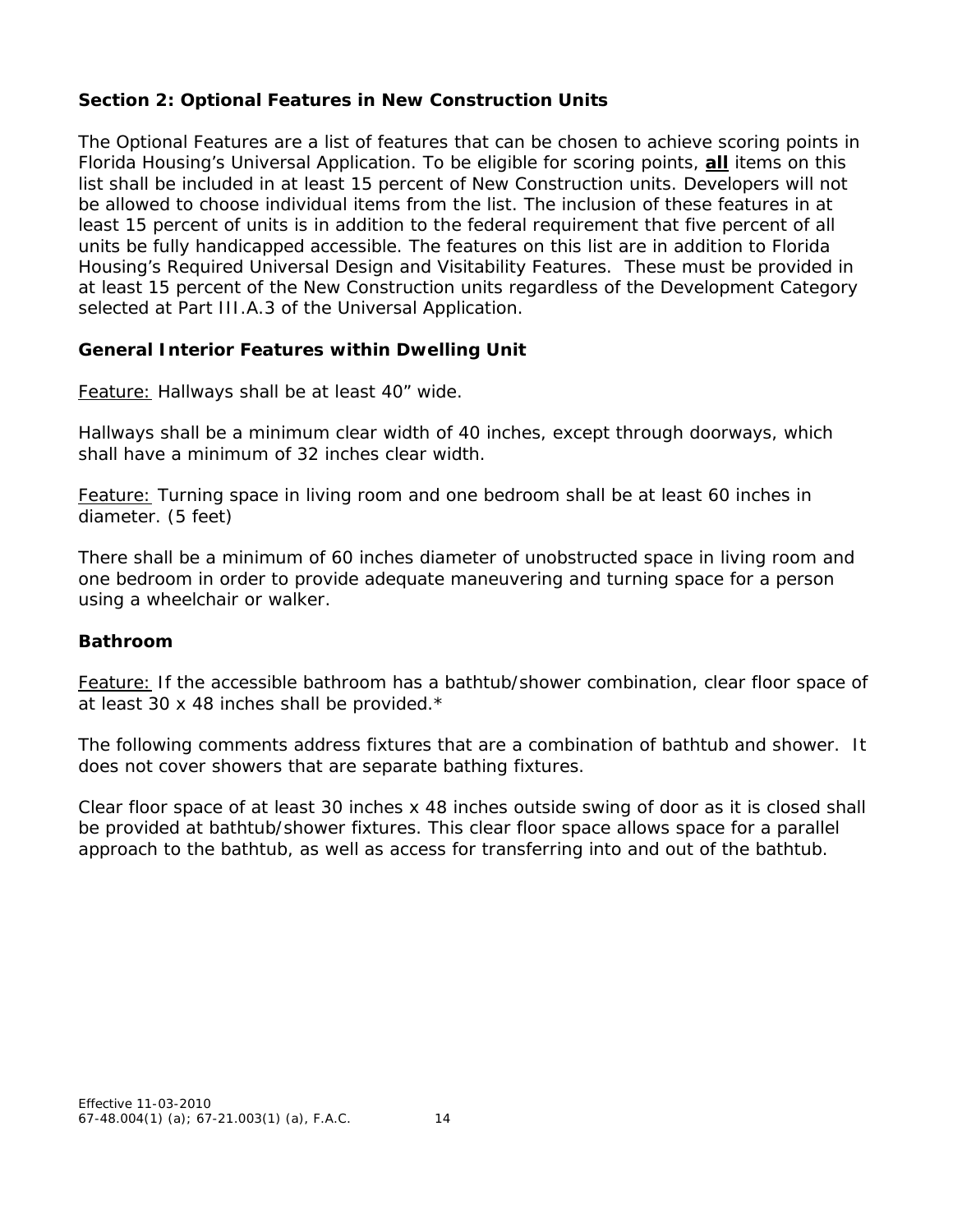#### Grab Bars at each Bathtub/Shower

*Feature: Horizontal grab bars in place around each tub and/or shower, the installation of which meets or exceeds the Universal Federal Accessibility Standards.* 

Horizontal grab bars shall be in place around each tub and/or shower. Grab bars can be of any design that meets the UFAS standards. There are many attractive designs on the market for grab bars that do not look "institutional.

The UFAS standards for the size, spacing, and structural strength of the required grab bars are noted in the section below.

#### UFAS 4.26.2 **-** Size and Spacing of Grab Bars:

The diameter or width of the gripping surfaces of a handrail or grab bar shall be 1-1/4 inch to 1-1/2 inch, or the shape shall provide an equivalent gripping surface. If handrails or grab bars are mounted adjacent to a wall, the space between the wall and the grab bar shall be 1-1/2 inch.

#### UFAS 4.26.3 - Structural Strength:

The structural strength of grab bars, tub and shower seats, fasteners, and mounting devices shall meet the following specification:

(1) Bending stress in a grab bar or seat induced by the maximum bending moment from the application of 250 lbf (pound-force) shall be less than the allowable stress for the material of the grab bar or seat.

(2) Shear stress induced in a grab bar or seat by the application of 250 lbf shall be less than the allowable shear stress for the material of the grab bar or seat. If the connection between the grab bar or seat and its mounting bracket or other support is considered to be fully restrained, then direct and torsional shear stresses shall be totaled for the combined shear stress, which shall not exceed the allowable shear stress.

(3) Shear force induced in a fastener or mounting device from the application of 250 lbf shall be less than the allowable lateral load of either the fastener or mounting device or the supporting structure, whichever is the smaller allowable load.

(4) Tensile force induced in a fastener by a direct tension force of 250 lbf plus the maximum moment from the application of 250 lbf shall be less than the allowable withdrawal and the supporting structure.

(5) Grab bars shall not rotate within their fittings*.*

*Feature: Height of toilet in an accessible bathroom must be 17 inches to 19 inches*.

Toilet in an accessible bathroom must be between 17 and 19 inches, measured from the floor to the top of the toilet seat.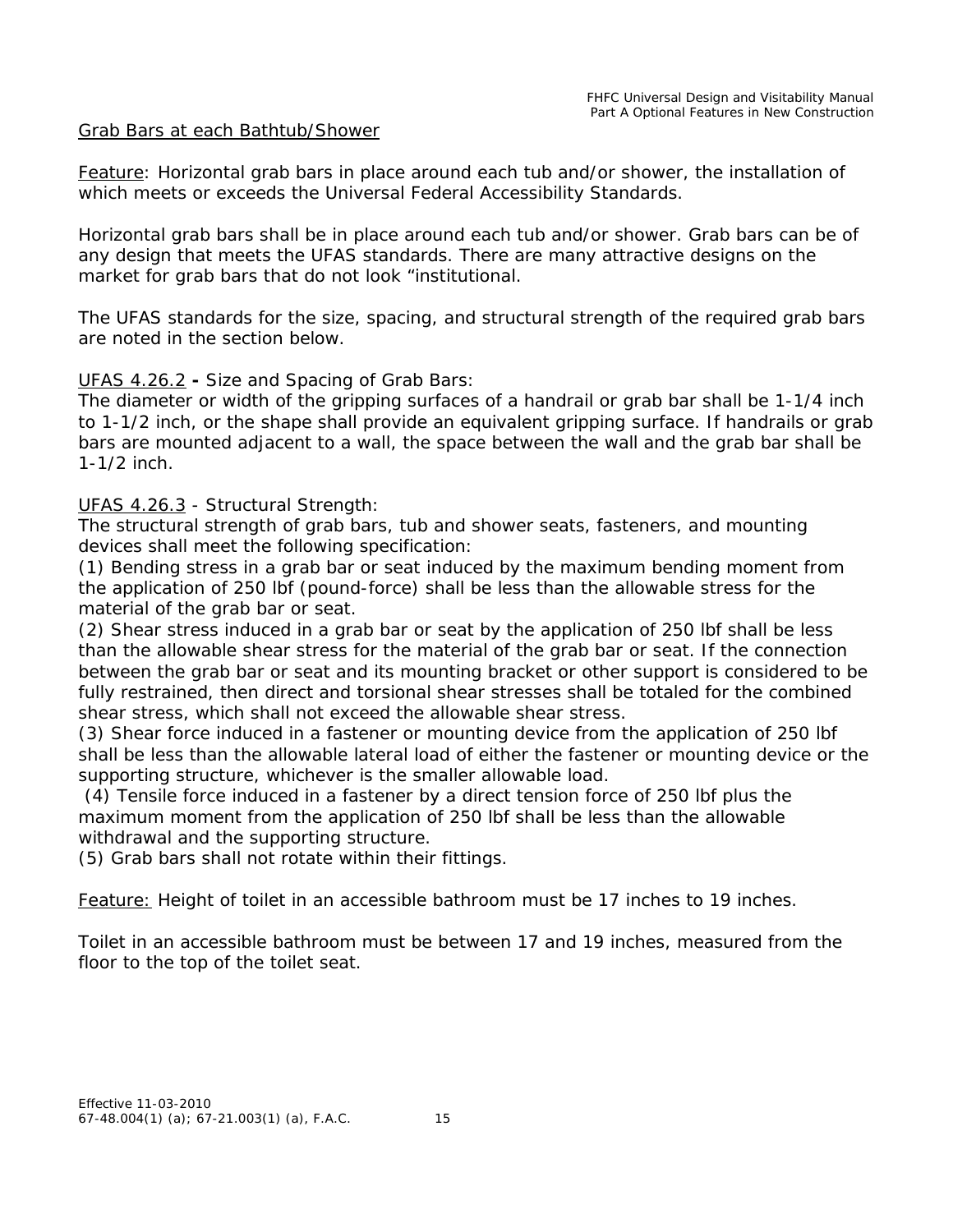*Feature: All cabinet drawer and door handles in kitchen and bathroom shall be looped or D-Shaped type.*

All cabinet and door handle hardware shall be looped or D-pull type. All such items shall operate easily using a single closed fist. See Figure 10.



### **Kitchen**

*Feature: Kitchens must have at least 30 inches x 48 inches clear floor space at each fixture and appliance. Clear floor space must be positioned either parallel or perpendicular to and centered on the fixture or appliance. \** 

Clear floor space of 30 inches x 48 inches is required to allow space to execute parallel approaches to ranges, cooktops, and sinks. These approaches are less difficult and safer than a forward approach. The clear floor space for a parallel approach to the range, cooktop, and sink must be centered on the appliance, or in case of the sink, on the bowl.

Clear floor space of 30 inches x 48 inches for a parallel, perpendicular, or a forward approach to the refrigerator shall be provided. This clear floor space for at least one type of approach shall be centered on the refrigerator. This applies to side-by-side and over/under refrigerator/freezer models.

Dishwashers, trash compactors, wall-mounted ovens, and microwave ovens must have either a parallel or perpendicular clear floor space of 30 inches x 48 inches adjacent to the appliance.

*Feature: At least one section of kitchen countertop shall provide a clear continuous work surface.* 

Countertops should be as continuous as possible so that dishes or containers can be slid between workstations. This arrangement is preferable because it is difficult for wheelchair users to move items between unconnected counters.

*Feature: Kitchen sink shall have knee clearance of at least 27 inches high and 30 inches wide. \**

Clear knee space at kitchen sink shall be at least 27 inches high and 30 inches wide. Knee space may be achieved with a removable base cabinet. Floor, walls, and cabinet faces of knee space shall be finished during initial construction so no other work is necessary when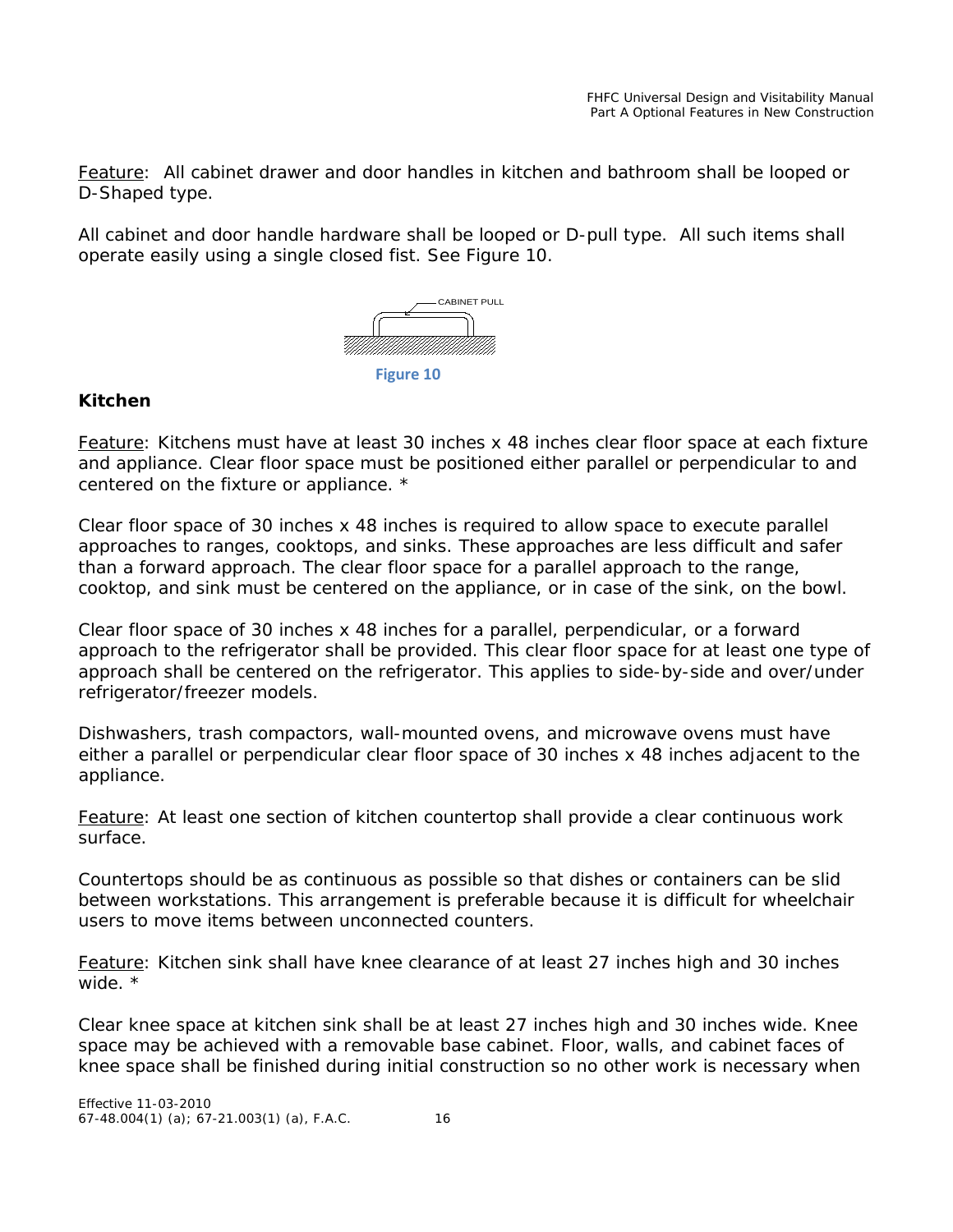the base cabinet is removed. There shall be no sharp or abrasive surfaces under sinks. Hot water and drain pipes under sinks shall be insulated or otherwise covered.

*Feature: In at least one of the kitchen's bottom or base cabinets, there shall be a large drawer that has full extension drawer slides.*

Full-extension drawer slides shall allow the rollout to extend completely past the cabinet front so all the contents can be accessed.

The measurements for this feature will depend on the size of the base cabinet being installed. Nearly all standard base cabinets are 23-1/4 inches deep from the inside of the face frame to the back of the cabinet. So in most cases, a 22-inch long rollout drawer and carrier sides will be sufficient. If shallower cabinets are used, subtract whatever is necessary. The full-extension drawer slides shall have a weight rating that will be sturdy enough for the drawer to be used to store canned goods or cooking pans. In the case of a 22-inch full-extension side-mount drawer slides, a 90-lb. weight rating is sufficient for this use.

Rather than give specific measurements, the term "large drawer" was chosen to describe what is required for this feature. In at least one base cabinet, one drawer shall be wide enough to allow convenient storage of items such as large skillets. See Figure 11 for an example. This example is a recommendation only.



**Figure 11 Example of a large drawer with full extension drawer slides**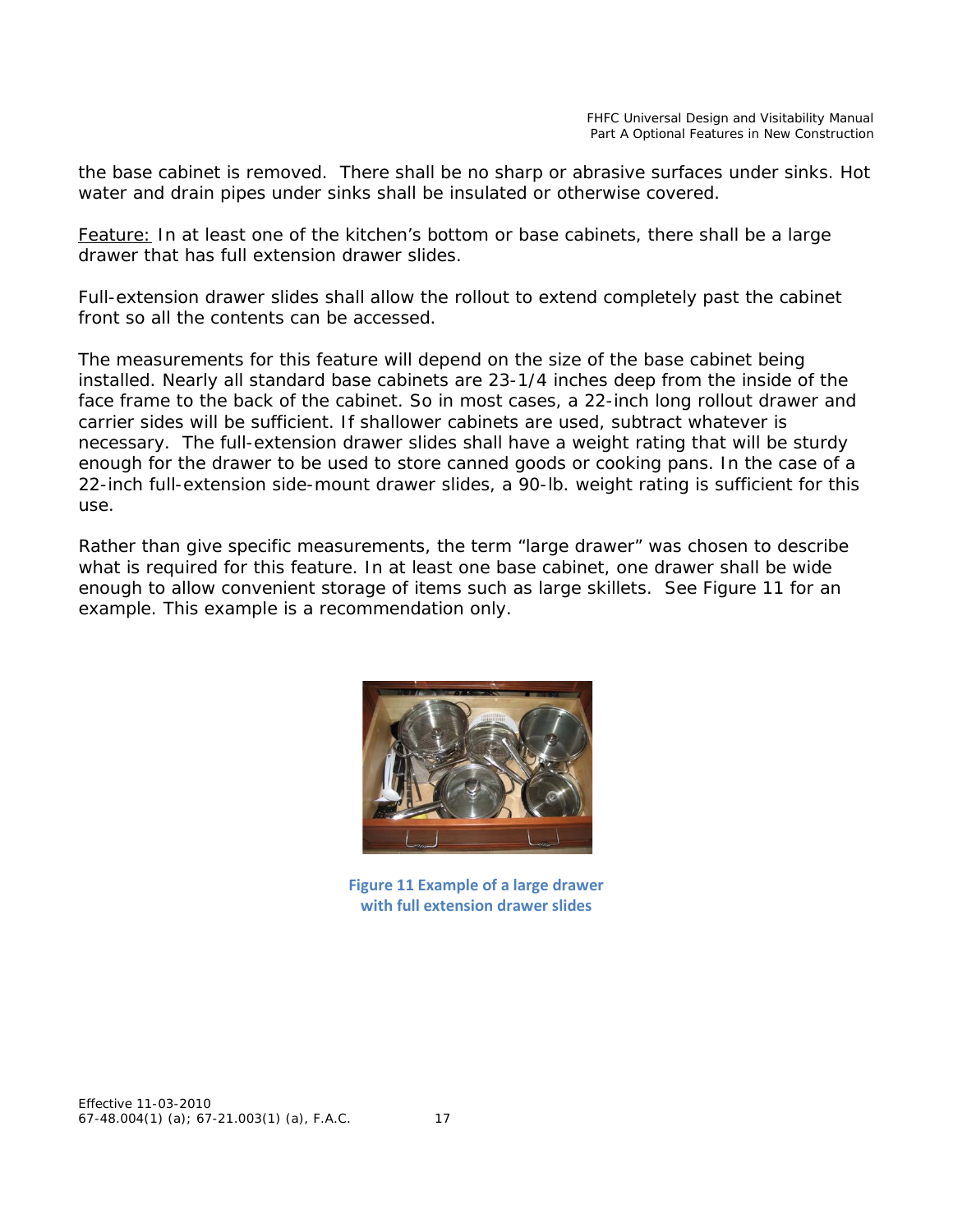*Feature: All cabinet drawer and door handles in kitchen and bathroom shall be looped or D-Shaped type.*

All cabinet and door handle hardware shall be looped or D-pull type. All such items must operate easily using a single closed fist. See Figure 12.



**Figure 12**

## **Utility Features**

*Feature: Electrically wired smoke detector alarms shall be provided. The smoke detectors shall have battery backup feature. A smoke detector, wired into the building's electrical*  system, with a visual alarm component shall be provided upon request by a hearing *impaired tenant. Landlords shall notify deaf or hearing-impaired tenants of the availability of smoke detectors with visual alarm.*

The smoke detector shall be designed to give reliable early warning of the presence of smoke by audible alarm. The detector shall be hard-wired, which means wired into the electrical system, and be equipped with battery backup for added safety during power outages. The audible horn on smoke detector must emit loud, high pitched sounds when it senses smoke. It must be tested and rated by UL (Underwriters Laboratories).

New tenants shall be asked, in writing, at the time of rental, whether visual smoke detectors will be needed. Upon request, the landlord or proprietor shall provide visual a smoke detector with strobe light which has an effective intensity of at least 170 candelas, to any deaf or hearing-impaired occupant at any time during their occupancy.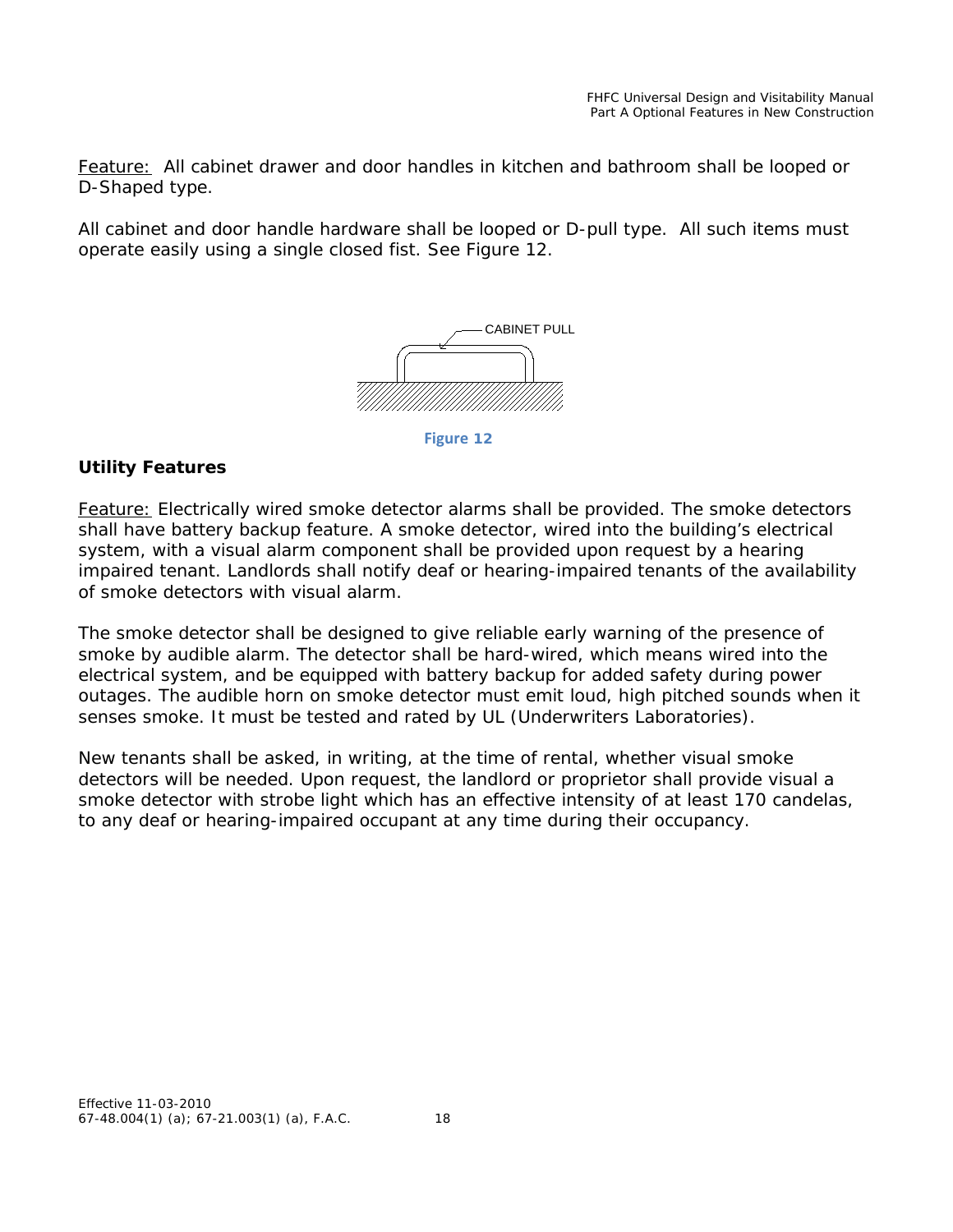# **Section 3: Additional Required Features in Elderly Developments**

Requirements for Applicants choosing the Elderly Demographic are stated in Part III.D.1. of the Universal Application Instructions. Please note that the required Universal Design features as outlined in Part III.B.2. of the Universal Application Instructions shall also be provided in Elderly Developments.

Required features in Elderly Developments, in addition to the required features at Part III.B.2. of the Universal Application Instructions, are as follows:

In 15 percent of the new construction units:

• Roll-in Showers – Five percent of the overall requirement for roll-in showers may be met with walk-in type shower stalls with permanently affixed seat which meet or exceed the Uniform Federal Accessibility Standards (UFAS); See the applicable UFAS requirement below.

In 100 percent of the new construction units:

- Horizontal grab bars in place around each tub and/or shower, the installation of which meets or exceeds UFAS 4.34.5. (See UFAS 4.34.5 below);
- Horizontal grab bars in place around each toilet, the installation of which meets or exceeds UFAS 4.34.5.
- Roll-out shelving or drawers in all bottom bathroom vanity cabinets.
- Adjustable shelving in master bedroom closets (style of shelving must be readjustable by resident.)
- Roll-out shelving or drawers in at least one bottom kitchen cabinet.

The following section addresses the features for Elderly Developments that are in addition to the required features found at Part III.B.2 (described in Part A: Required Features section of this manual).

Please note that these required features apply to any New Construction units regardless of the Development Category selected in the Application (Part III.A.3).

## **Bathrooms – Elderly Developments**

#### *Feature: Roll-in Showers*

Developments that are classified as Elderly are required to provide roll-in showers in 15 percent of the New Construction units. Five percent of the overall requirement for roll-in showers may be met with walk-in type shower stalls with permanently affixed seats which meet or exceed the UFAS standards.

Applicable UFAS requirements follow: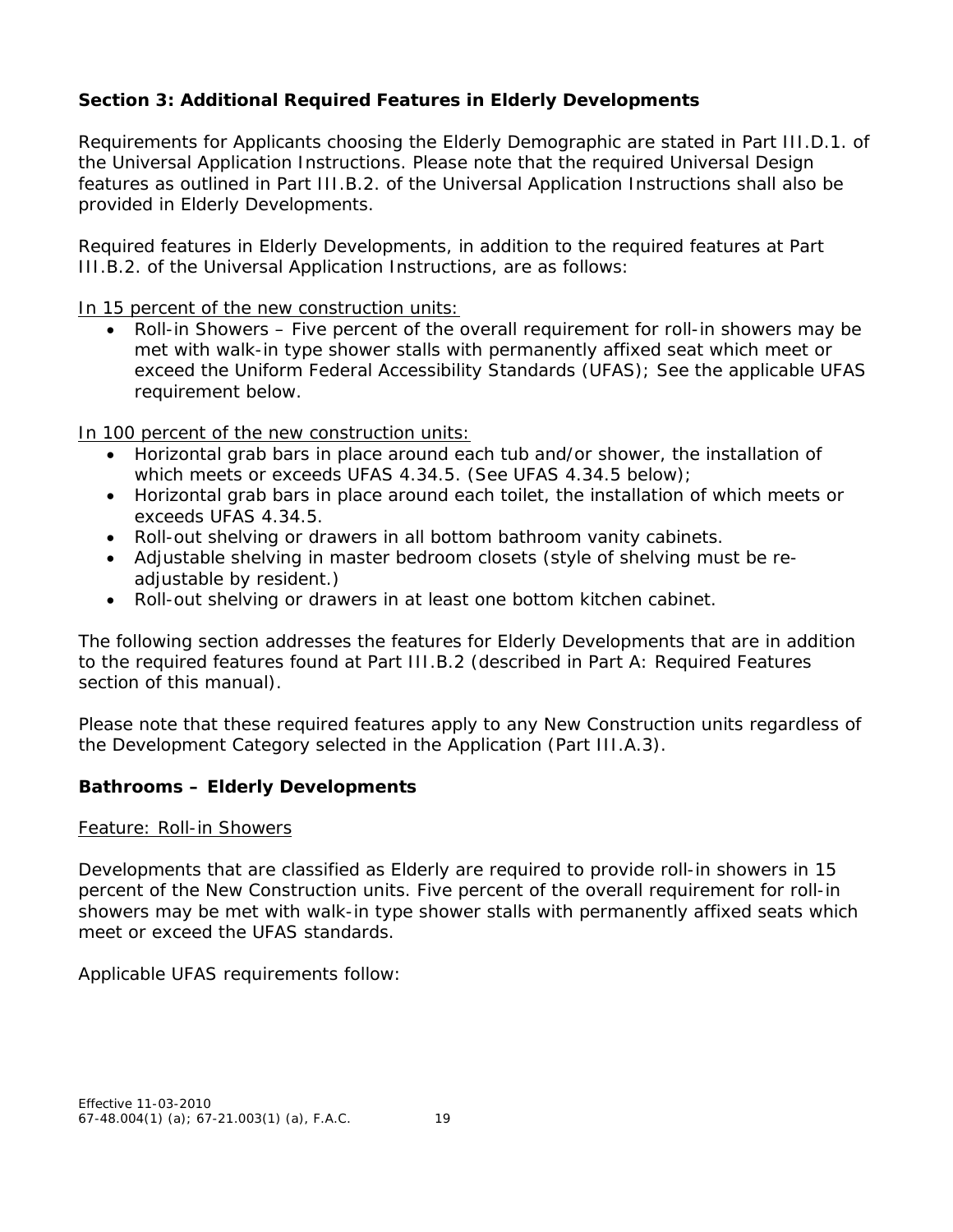### **UFAS 4.34.5 Bathrooms /Showers**

**Showers:** If a shower is provided, it shall have the following features:

Size and clearances

Shower Stall

• The shower stall shall be 36 inches by 36 inches or,

• The shower stall shall fit into the same space as a standard 60 inch long bathtub. Clear Floor Space

• The clear floor space shall be a minimum of 48 inches in length by a minimum of 36 inches width and allow for a parallel approach. The clear floor space shall extend one foot beyond the shower wall on which the seat is mounted.

Shower Seat: The seat shall be 17 inches to 19 inches high measured from the bathroom floor and shall extend the full depth of the stall. The seat shall be on the wall opposite the controls. The structural strength of seats and their attachments shall comply with UFAS 4.26.3 (see 4.26.3 below). Seats shall be mounted securely and shall not slip during use.

Controls: In the shower stall, all controls, faucets, and the shower unit shall be mounted on the side wall opposite the seat. A shower spray unit with a hose at least 60 inches long that can be used as a fixed shower head at various heights or as a hand-held shower shall be provided.

**Bathtub and Shower Enclosures:** Enclosures for bathtubs or shower stalls shall not obstruct controls or transfer from wheelchairs onto shower or bathtub seats. Enclosures on bathtubs shall not have tracks mounted on their rims.

**Clear Floor Space:** Clear floor space at fixtures may overlap.

#### **Grab bars in Elderly Developments**

UFAS Standard 4.34.5 states that if provided, grab bars shall comply with UFAS 4.26. (see below)

UFAS 4.26.2 **-** Size and Spacing of Grab Bars:

The diameter or width of the gripping surfaces of a handrail or grab bar shall be 1-1/4 inch to 1-1/2 inch, or the shape shall provide an equivalent gripping surface. If handrails or grab bars are mounted adjacent to a wall, the space between the wall and the grab bar shall be 1-1/2 inch.

UFAS 4.26.3 - Structural Strength:

The structural strength of grab bars, tub and shower seats, fasteners, and mounting devices shall meet the following specification:

(1) Bending stress in a grab bar or seat induced by the maximum bending moment from the application of 250 lbf (pound-force) shall be less than the allowable stress for the material of the grab bar or seat.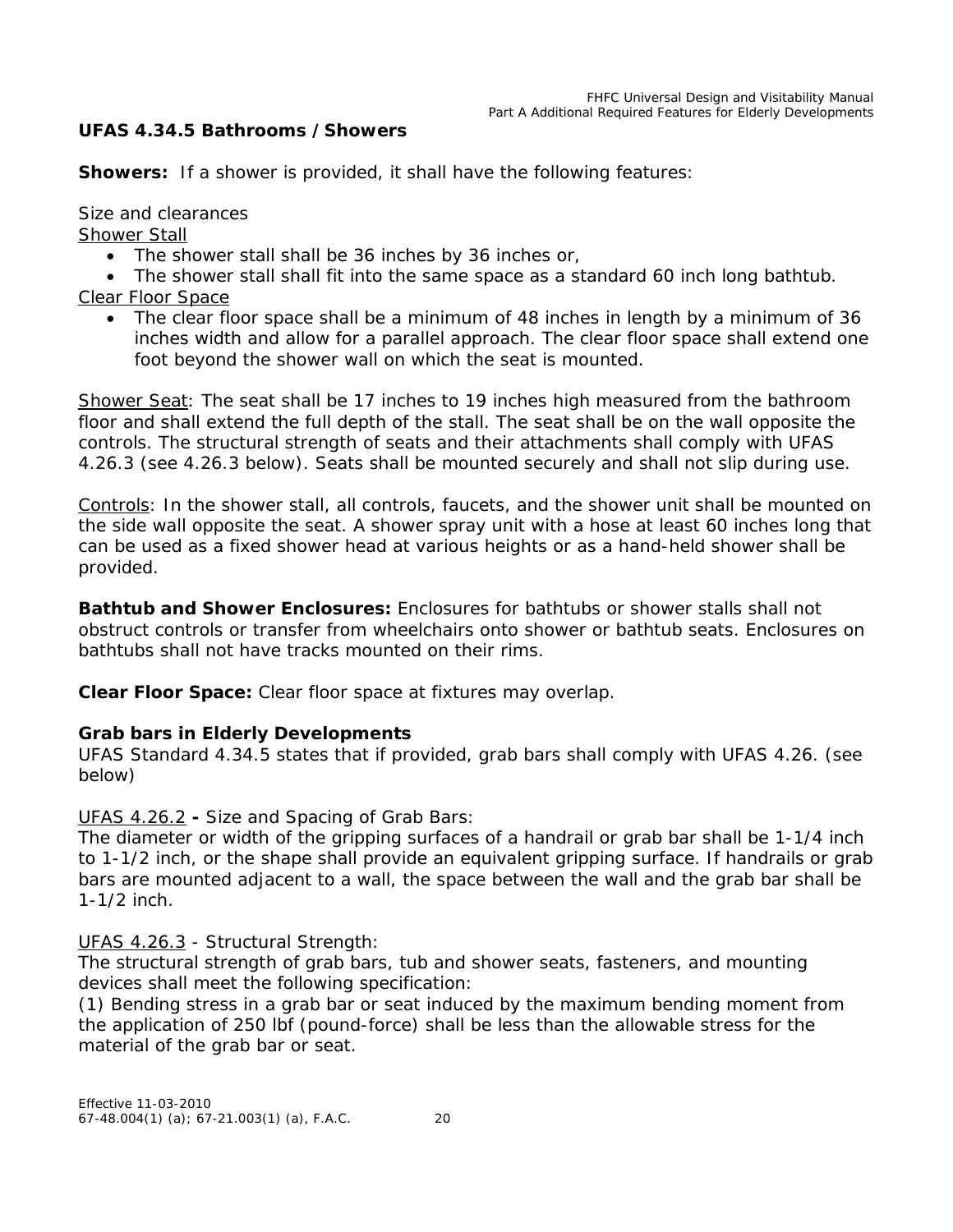(2) Shear stress induced in a grab bar or seat by the application of 250 lbf shall be less than the allowable shear stress for the material of the grab bar or seat. If the connection between the grab bar or seat and its mounting bracket or other support is considered to be fully restrained, then direct and torsional shear stresses shall be totaled for the combined shear stress, which shall not exceed the allowable shear stress.

(3) Shear force induced in a fastener or mounting device from the application of 250 lbf shall be less than the allowable lateral load of either the fastener or mounting device or the supporting structure, whichever is the smaller allowable load.

(4) Tensile force induced in a fastener by a direct tension force of 250 lbf plus the maximum moment from the application of 250 lbf shall be less than the allowable withdrawal and the supporting structure.

(5) Grab bars shall not rotate within their fittings*.*

*Feature: Roll-out shelving or drawers in all bottom bathroom vanity cabinets*

Roll out shelving or drawers in bottom of all bathroom vanity cabinets shall have full extension drawer slides, which allow the rollout to extend completely past the cabinet front so all the contents can be accessed.

### **Bedroom Closet**

*Feature: Adjustable shelving in master bedroom closets (style of shelving must be readjustable by resident.)*

The rod and shelf shall be adjustable from 4'-0" to 5'-6" above the finished floor in all dwelling units.

#### **Kitchen**

*Feature: In at least one of the kitchen's bottom or base cabinets, there shall be a large drawer that has full extension drawer slides.*

Full-extension drawer slides shall allow the rollout to extend completely past the cabinet front so all the contents can be accessed.

The measurements for this feature will depend on the size of the base cabinet being installed. Nearly all standard base cabinets are 23-1/4 inches deep from the inside of the face frame to the back of the cabinet. So in most cases, a 22-inch long rollout drawer and carrier sides will be sufficient. If shallower cabinets are used, subtract whatever is necessary. The full-extension drawer slides shall have a weight rating that will be sturdy enough for the drawer to be used to store canned goods or cooking pans. In the case of a 22-inch full-extension side-mount drawer slides, a 90-lb. weight rating is sufficient for this use.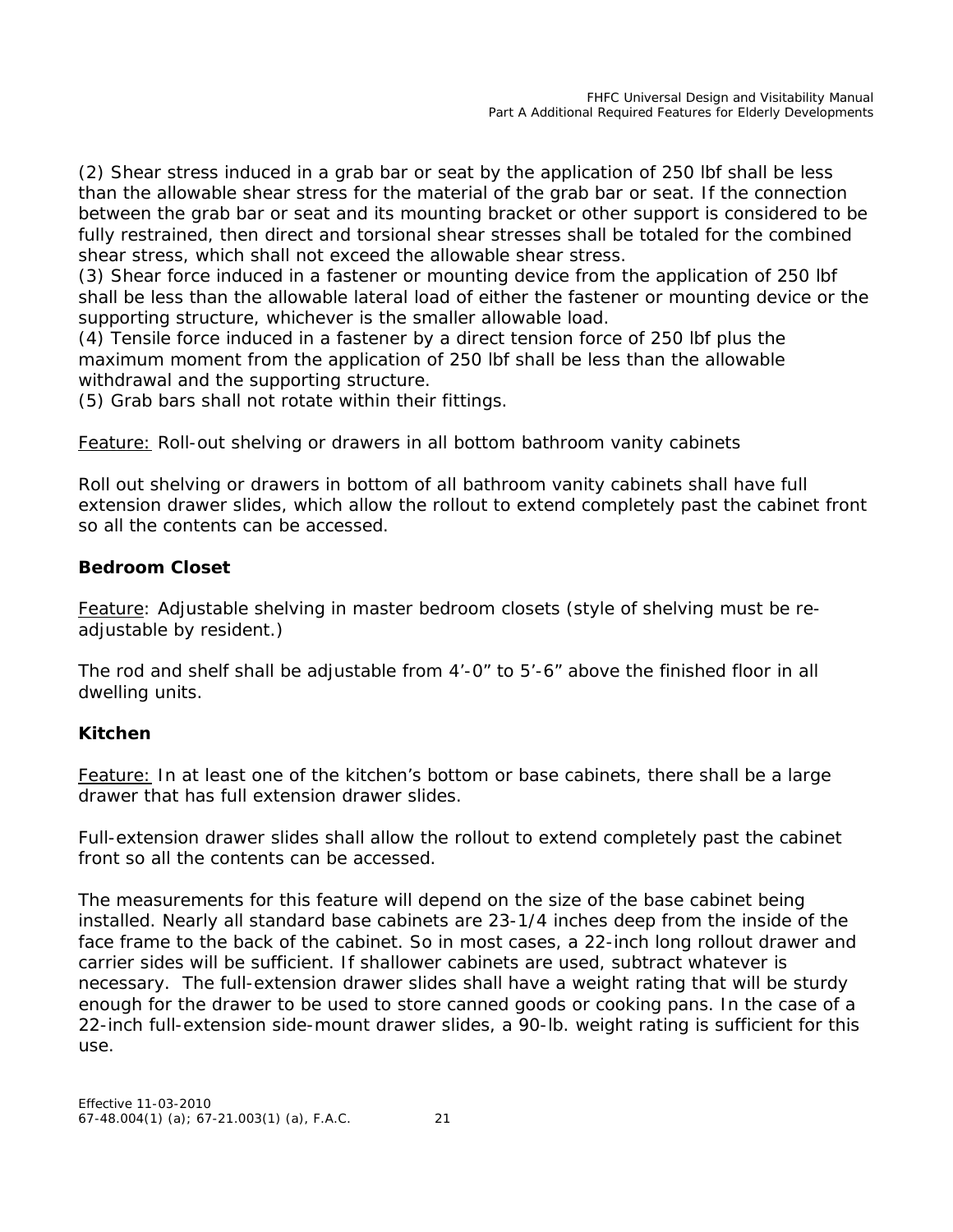Rather than give specific measurements, the term "large drawer" was chosen to describe what is required for this feature. In at least one base cabinet, one drawer shall be wide enough to allow convenient storage of items such as large skillets. See Figure 13 for an example. This example is a recommendation only.



**Figure 13 Example of a large drawer with full extension drawer slides**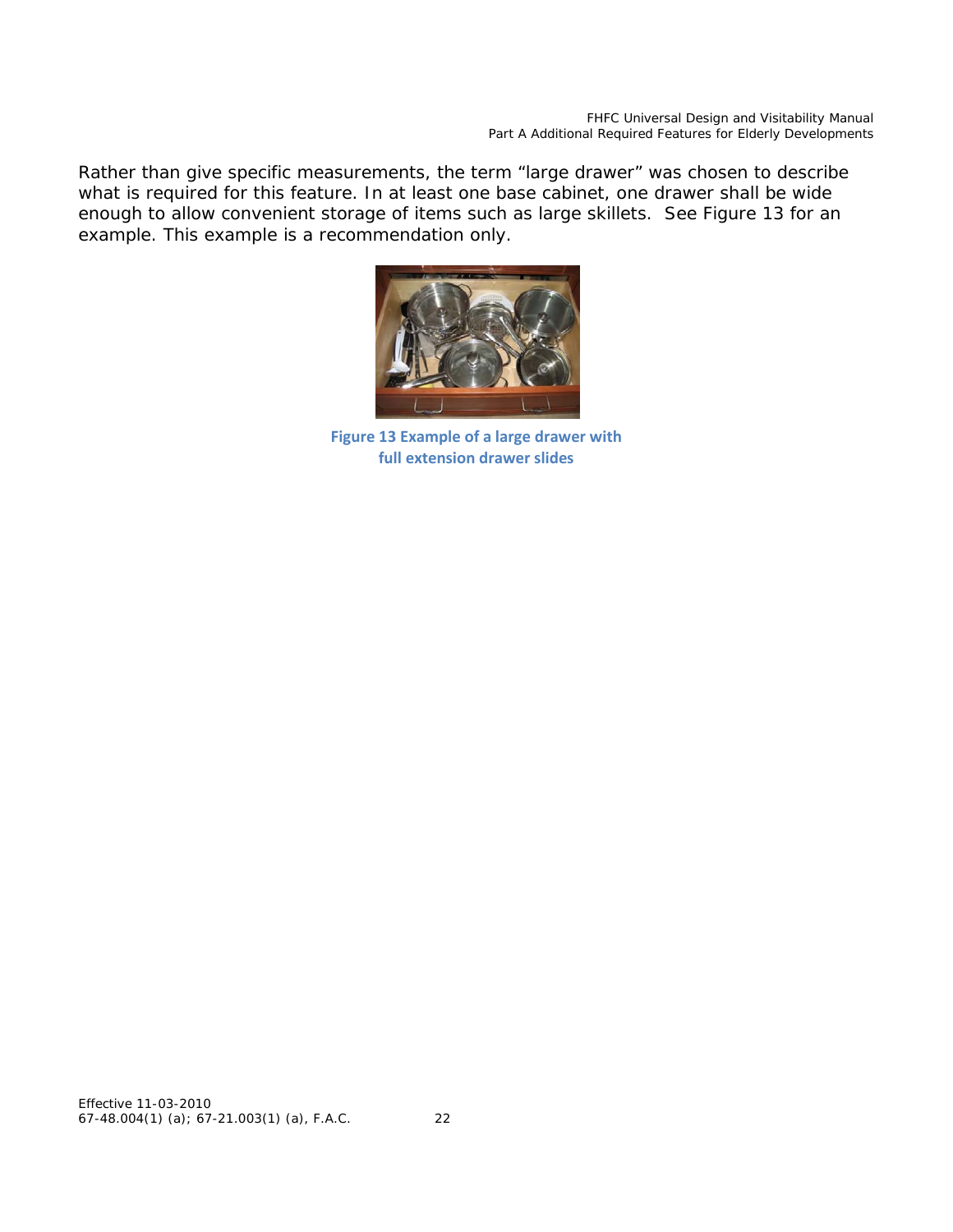# **Part B Rehabilitation Units**

Part B addresses Florida Housing's approach to visitability and universal design features in rehabilitation units. The Universal Application requires Developments that involve any rehabilitation units to include visitability and universal design features in all of the rehabilitation units. This is regardless of the Development Category chosen.

Development Categories (Part III.A.3 Universal Application) include:

- New Construction 50 percent or more of the units are new construction;
- Rehabilitation less than 50 percent of the units are new construction;
- Acquisition and Rehabilitation acquisition plus less than 50 percent of the units are new construction;
- Preservation  $-$  less than 50 percent of the units are new construction;
- Acquisition and Preservation acquisition plus less than 50 percent of the units are new construction;
- Redevelopment 50 percent or more of the units are new construction;
- Acquisition and Redevelopment -acquisition plus 50 percent or more of the units are new construction;

For further definitions, see Rule 67-48.002 and/or 67-21.002, F.A.C.

The applicable visitability and universal design features for each Development will be based on the feasibility and viability for the type or level of rehabilitation in accordance with a capital needs assessment performed during the credit underwriting process.

### **Section 1: Required Features in Rehabilitation Units**

Based on the determination by the capital needs assessment, the required features as described in this manual in Part A, Section 1 Required Features shall be provided in all of the Rehabilitation units. Please see Part A, Section 1 for the specifications for each feature.

## **Section 2: Optional Features in Rehabilitation Units**

The Optional Features are a list of features that can be chosen to achieve scoring points in Florida Housing's Universal Application. To be eligible for scoring points in Developments with Rehabilitation units, Developers must provide as many of the optional Visitability and Universal Design features as feasible, based on the capital needs assessment, in at least 15 percent of the Development's rehabilitation units. Developers will not be allowed to choose individual items from the list. The inclusion of these features in at least 15 percent of units is in addition to the federal requirement that five percent of all units be fully handicapped accessible. The features on this list are in addition to Florida Housing's Required Universal Design and Visitability Features. They must be provided in these units regardless of the Development Category selected at Part III.A.3 of the Universal Application. See Part A, Section 2 Optional Features for the specifications for each feature.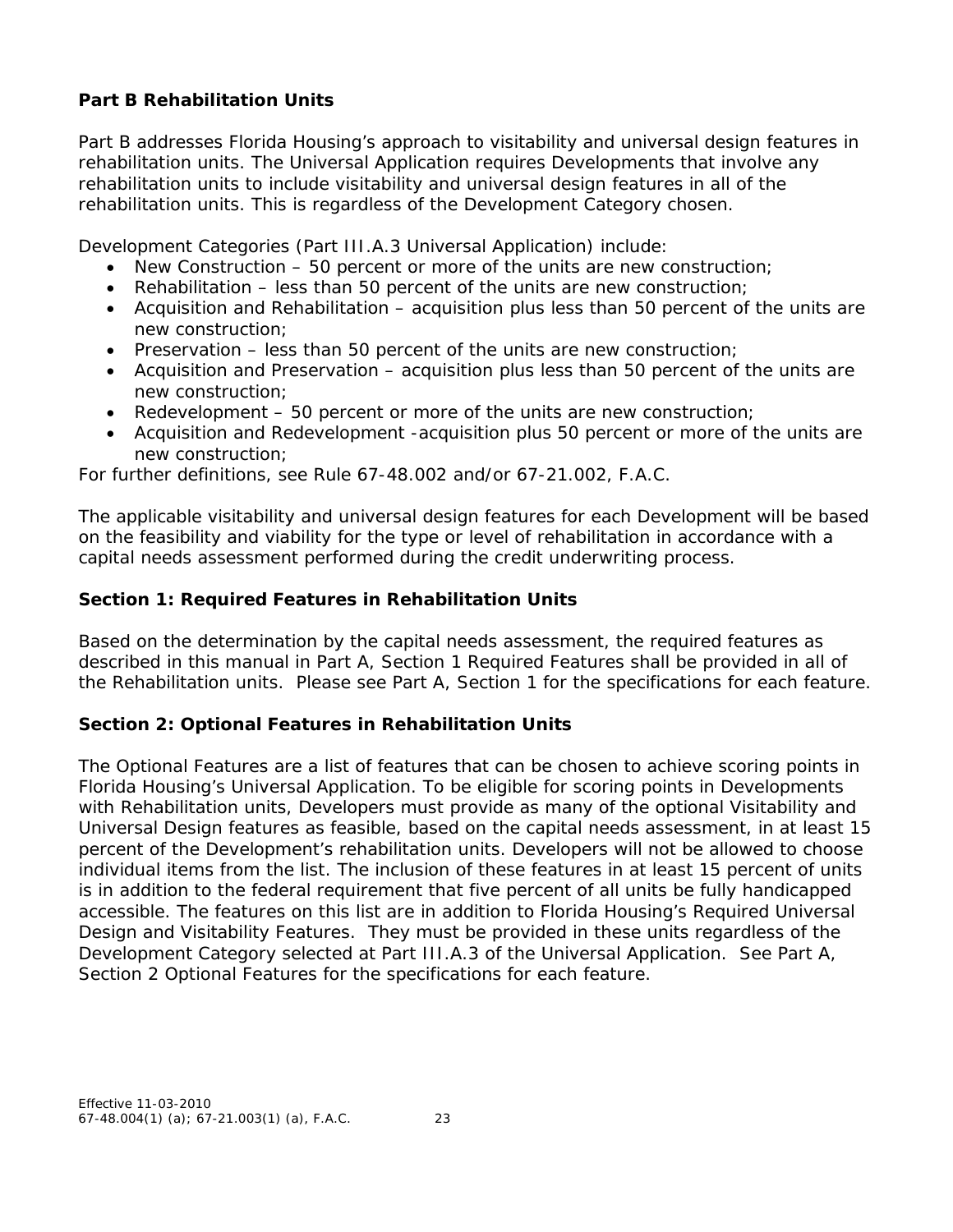# **Section 3: Rehabilitation Units in Elderly Developments**

If the Elderly Development includes any rehabilitation units, regardless of the Development Category selected at Part III.A.3 of the Universal Application, the following features must be provided in the rehabilitation units of Elderly Developments:

In 10 Percent of the rehabilitation units:

• Roll-in Showers – Five percent of the overall requirement for roll-in showers may be met with walk-in type shower stalls with permanently affixed seat which meet or exceed the Uniform Federal Accessibility Standards (UFAS); See the applicable UFAS requirement below.

In 100 percent of the rehabilitation units:

- Thermostat placed at 48" maximum height.
- Carpeting and/or non-skid flooring in all living areas, including entrance foyer.
- Carpeting shall be low pile or tight-napped and tile, hardwood, or laminate flooring shall be non-skid and non-glossy.
- 36" entrances on all exterior doors.
- All wall electrical outlets placed between 18" and 48" above the floor.
- Scald control valves on all bathtub and shower faucets.
- Entrance door must have two peepholes, one at standing eye level and one at seated eye level, not more than 43 inches from bottom of door.
- Switches for each light and each fan throughout the unit shall be toggle, rocker and/or touch-sensitive.
- Adjustable shelving in master bedroom closets (style of shelving must be re-adjustable by resident).
- Lever-action handles on all doors in units and public areas.
- Horizontal grab bars in place around each tub and/or shower, the installation of which meets or exceeds the Universal Federal Accessibility Standards (UFAS 4.34.5) See UFAS 4.34.5 below.
- Horizontal grab bars in place around each toilet, the installation of which meets or exceeds the Universal Federal Accessibility Standards (UFAS 4.34.5).
- Roll-out shelving or drawers in all bottom bathroom vanity cabinets.
- Roll-out shelving or drawers in at least one bottom kitchen cabinet.

#### **UFAS 4.34.5 Bathrooms /Showers**

**Showers:** If a shower is provided, it shall have the following features:

Size and clearances

Shower Stall

- The shower stall shall be 36 inches by 36 inches or,
- The shower stall shall fit into the same space as a standard 60 inch long bathtub.
- Clear Floor Space
	- The clear floor space shall be a minimum of 48 inches in length by a minimum of 36 inches width and allow for a parallel approach. The clear floor space shall extend one foot beyond the shower wall on which the seat is mounted.